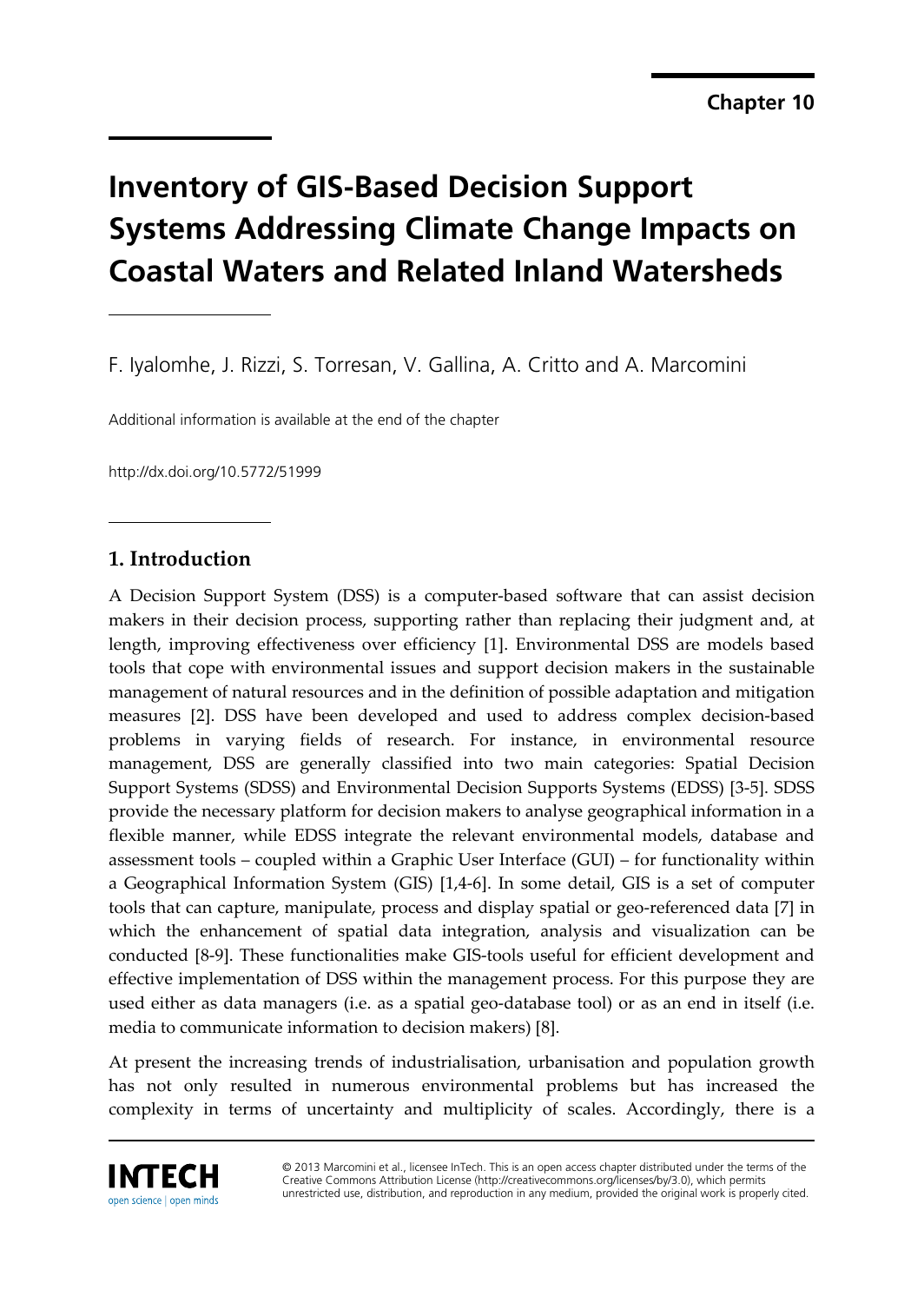consensus on the consideration of several perspectives in order to tackle environmental problems, particularly, climate change related impacts in coastal zones which are characterised by the dynamics and interactions of socio-economic and biogeophysical phenomena. There is the need to develop and apply relevant tools and techniques capable of processing not only the numerical aspects of these problems but also knowledge from experts, to assure stakeholder participation which is essential in the decision making process [5] and to guarantee the overall effectiveness of assessment and management of coastal environments – including related inland watersheds (i.e. surface and groundwaters affected by, and affecting, coastal waters).

The scientific community projected that climate change would further exacerbate environmental problems due to natural and anthropogenic impacts – with specific emphasis in coastal areas [10]. This data, nevertheless, depends on global and regional policy measures especially in sectors such as energy, economy and agriculture which seem to be a major threat to global sustainable development. As a response to this, mitigation and adaptation measures are already identified through intense research activities, yet these may not limit the projected effects of climate change over the next few decades On one side there is the influence of socio-economic development and environmental response while on the other there is the significant uncertainty still associated with present climatic predictive models. Thus, model inputs need to take into account scenarios highly affected by present and future policy measures in order to further reduce uncertainty in their predictions and thereby guarantee robust adaptation strategies.

In addition, climate change effects have been linked to the increase in global average temperature according to the IPCC emission scenarios [11]. Resulting ocean thermal expansion is expected to generate significant impacts via sea level rise, seawater intrusion into coastal aquifers, enhanced coastal erosion and storm surge flooding, while increasing population in coastal cities, especially megacities on islands and deltas, further aggravates major impacts of climate change on marine coastal regions. The latter include transitional environments such as estuaries, lagoons, low lying lands, lakes, which are particularly vulnerable because of their geographical location and intensive socio-economic activities [12-13].

Accordingly, several environmental resource regulations have already included the need to assess and manage negative impacts derived from climate change through their implementation. For instance, the European Commission approved the Green and White papers [14-15], the Water Framework Directive (WFD) [16], which represent an integrated and sound approach for the protection and management of water-related resources in both inland and coastal zones and signed the protocol for Integrated Coastal Zone Management (ICZM) [17], useful in the promotion of the integrated management of coastal areas in relation to local, regional, national and international goals. Moreover, the principles of Integrated Water Resources Management (IWRM) aimed to address typical water quality and quantity concerns with the optimisation of water management and sustainability in collaboration with WFD policy declarations [18]. Likewise, relevant national legislations like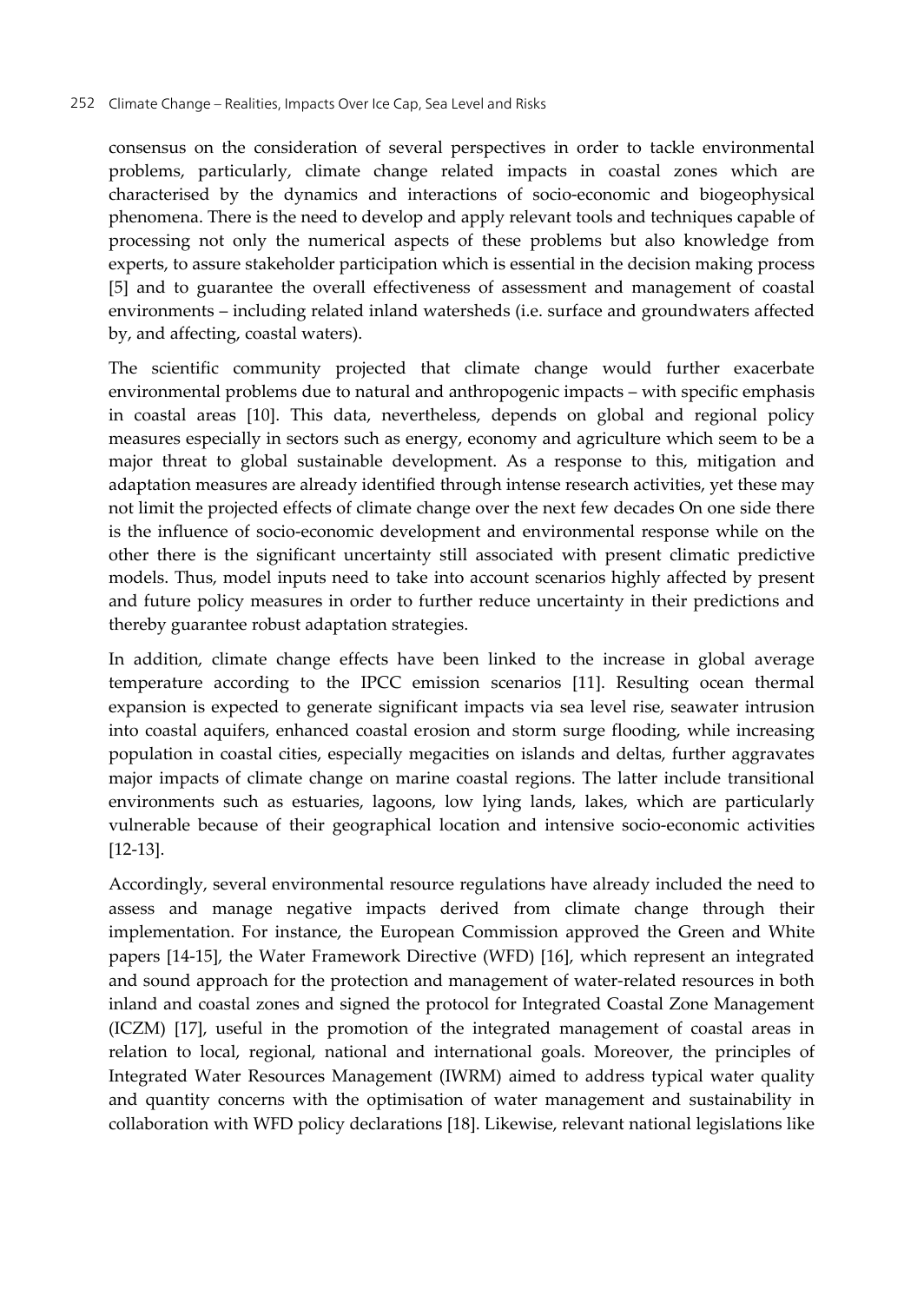Shoreline Management Planning (SMP) in the United Kingdom [19], Hazard Emergency Management (HEM) in the United States [20] and Groundwater Resources Management (GRM) in Bangladesh and India [21] were ratified and further endorse the assessment and management of coastal communities in relation to climate change impacts.

Within this context, the development of innovative tools is needed to implement regulatory frameworks and the decision making process required to cope with climate related impacts and risks. To this end, DSS are advocated as one of the principal tools for the described purposes.

This work will attempt to examine GIS-based DSS resulting from an open literature survey. It will highlight major features and applicability of each DSS in order to help the reader in the selection of DSS tailored on his specific application needs.

# **2. Description of the examined Decision Support Systems (DSS)**

The literature survey led to identify twenty DSS designed to support the decision makingprocess related to climate change and environmental issues in coastal environments – including inland watersheds. The identified DSS are listed in Table 1 with the indication of the developer, development years, and literature reference. In order to provide a description of major features and an evaluation of the applicability of the 20 examined DSS, the work adopted the sets of criteria reported in Table 2 and grouped them within three different categories: general technical criteria, specific technical criteria, and availability and applicability criteria. The general technical criteria underline relevant general features related to each DSS, which include: the target coastal regions and ecosystems domain; the regulatory frameworks and specific legislations supported by each DSS; the considered climate change impacts and related scenarios, as well as the objectives of the examined systems. The specific technical aspects include the main functionalities, analytical methodologies and inference engine (i.e.structural elements) of the systems. A final set of criteria concerned applicability, i.e. scale and study areas, flexibility, status and availability of the examined systems. Within the following sections the identified DSS, listed in Table 1, will be presented discussed according to these criteria.

| Name                   | Developer                          | Year of     | <b>Reference Source</b> |
|------------------------|------------------------------------|-------------|-------------------------|
|                        |                                    | Development |                         |
| <b>CLIME</b> : Climate | Helsinki University of Technology, | 1998-2003   | $[22]$                  |
| and Lake Impacts       | Finland                            |             | http://clime.tkk.fi     |
| decision support       |                                    |             |                         |
| system                 |                                    |             |                         |
| <b>CORAL: Coastal</b>  | Within a World Bank funded Project | 1994-1995   | $[23]$                  |
| Management             | $\pm$ LA3EU                        |             |                         |
| Decision Support       |                                    |             |                         |
| Modelling for          |                                    |             |                         |
| Coral Reef             |                                    |             |                         |
| Ecosystem              |                                    |             |                         |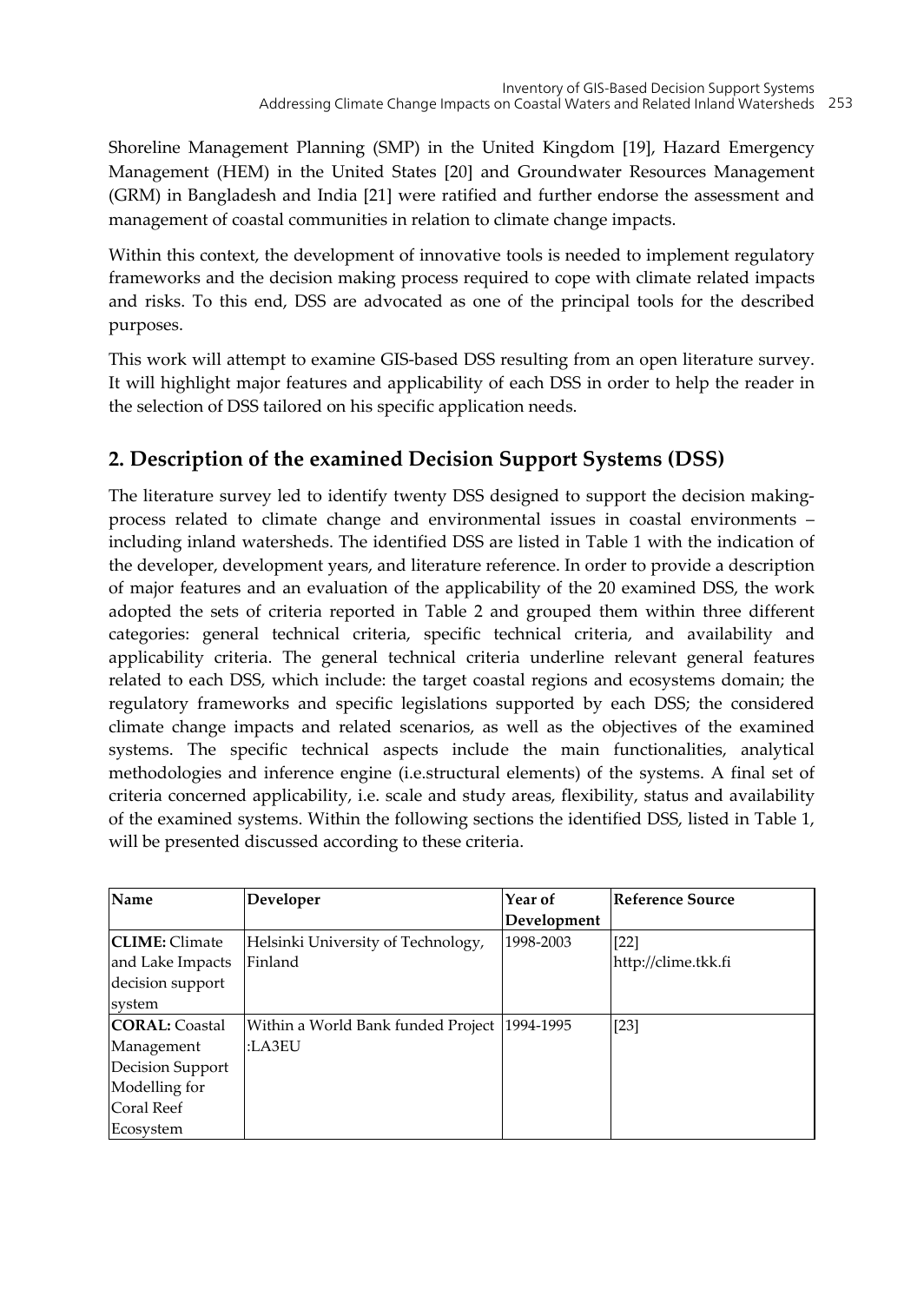| Name                     | Developer                                                  | Year of     | <b>Reference Source</b>       |
|--------------------------|------------------------------------------------------------|-------------|-------------------------------|
|                          |                                                            | Development |                               |
| <b>COSMO</b> : Coastal   | Coastal Zone Management Centre,                            | 1992        | $[24]$                        |
| zone Simulation          | Hague                                                      |             |                               |
| MOdel                    |                                                            |             |                               |
| <b>Coastal Simulator</b> | Tyndall Centre for Climate Change                          | 2000-2009   | $[25]$                        |
| decision support         | Research, UK.                                              |             |                               |
| system.                  |                                                            |             |                               |
| <b>CVAT:</b>             | National Oceanic and Atmospheric                           | 1999        | $[20]$                        |
| Community                | Administration, US.                                        |             | www.csc.noaa.gov/products/    |
| Vulnerability            |                                                            |             | nchaz/startup.htm             |
| Assessment Tool          |                                                            |             |                               |
|                          | <b>DESYCO:</b> Decision Euro-Mediterranean Centre for      | 2005-2010   | $[2]$                         |
|                          | Support SYstem for Climate Change, (CMCC) Italy.           |             |                               |
| COastal climate          |                                                            |             |                               |
| change impact            |                                                            |             |                               |
| assessment               |                                                            |             |                               |
| DITTY:                   | Within the European region project:                        | 2002-2005   | $[26]$                        |
| Information              | <b>DITTY</b>                                               |             |                               |
| technology tool for      |                                                            |             |                               |
| the management of        |                                                            |             |                               |
| Southern European        |                                                            |             |                               |
| lagoons                  |                                                            |             |                               |
| DIVA: Dynamic            | Potsdam Institute for Climate Impact 2003-2004             |             | $[27]$                        |
| Interactive              | Research, Germany                                          |             | http://www.dinas-coast.net.   |
| Vulnerability            |                                                            |             |                               |
| Assessment               |                                                            |             |                               |
| <b>ELBE:</b> Elbe river  | Research Institute of Knowledge                            | 2000-2006   | $[28]$                        |
| basin Decision           | System-RIKS, Netherland                                    |             | www.riks.nl/projects/Elbe-    |
| Support System           |                                                            |             | <b>DSS</b>                    |
| GVT:Groundwater          | University of Thrace and Water                             | 2003-2004   | $[29]$                        |
| Vulnerability Tool       | Resource Management Authority,                             |             |                               |
|                          | Greece.                                                    |             |                               |
| <b>IWRM:</b> Integrated  | Institute of Water Modelling,                              | 2002-2010   | $[21]$                        |
| <b>Water Resources</b>   | Bangladesh                                                 |             | www.iwmbd.org                 |
| Management               |                                                            |             |                               |
| Decision Support         |                                                            |             |                               |
| System                   |                                                            |             |                               |
| <b>KRIM</b> decision     | Within the KRIM Project in                                 | 2001-2004   | [30]                          |
| support system           | Germany.                                                   |             | www.krim.uni-bremen.de        |
|                          | MODSIM decision Labadie of Colorado State University, 1970 |             |                               |
|                          | <b>US</b>                                                  |             | $[31 - 32]$                   |
| support systems          |                                                            |             | www.modsim.engr.colostate.    |
|                          |                                                            |             | edu                           |
| RegIS-Regional           | Cranfield University, UK                                   | 2003-2010   | $[33]$                        |
| <b>Impact Simulator</b>  |                                                            |             | http://www.cranfield.ac.uk/s  |
|                          |                                                            |             | as/naturalresources/research/ |
|                          |                                                            |             | projects/regis2.html          |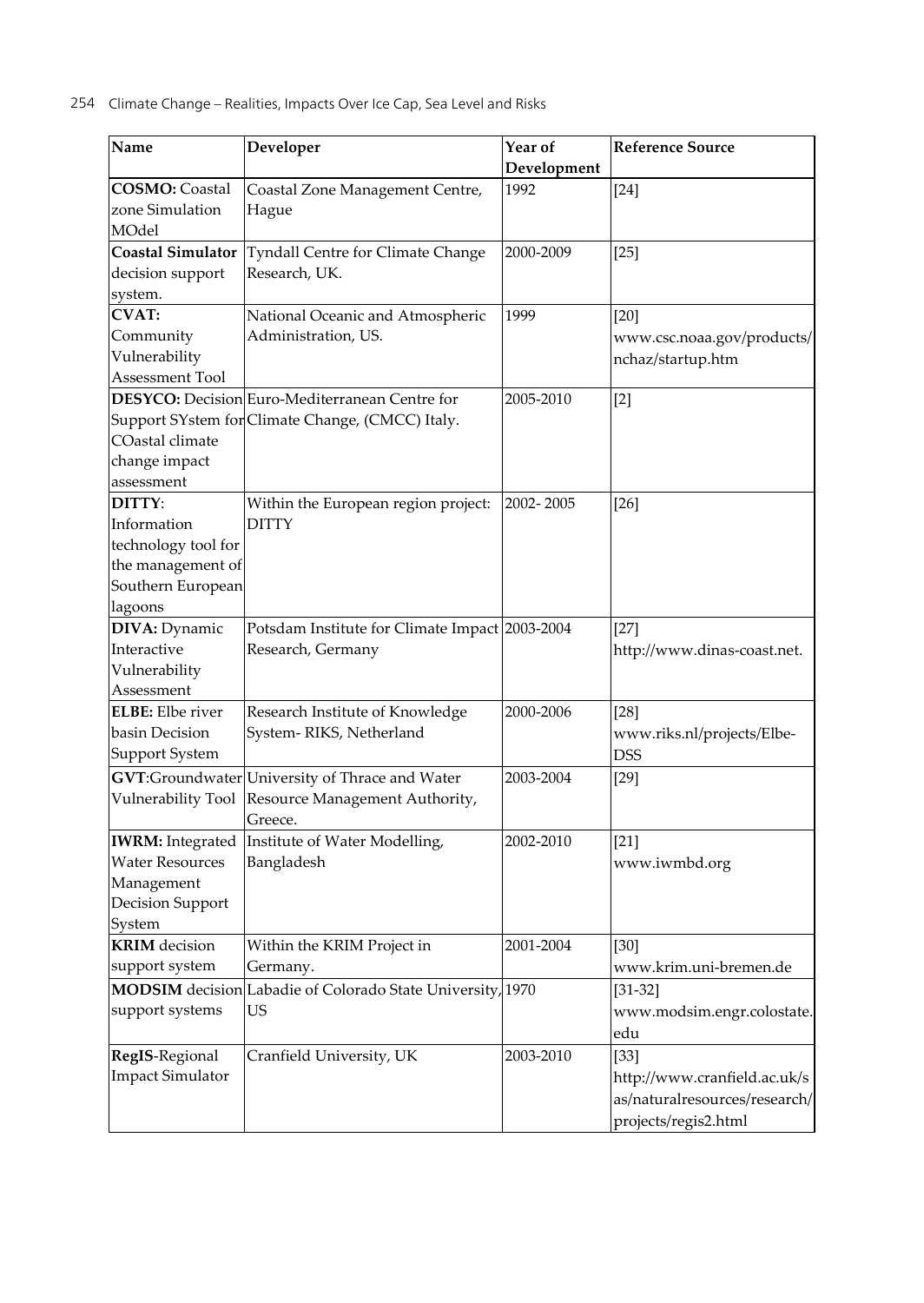Inventory of GIS-Based Decision Support Systems Addressing Climate Change Impacts on Coastal Waters and Related Inland Watersheds 255

| Name                                  | Developer                               | Year of     | Reference Source              |  |  |
|---------------------------------------|-----------------------------------------|-------------|-------------------------------|--|--|
|                                       |                                         | Development |                               |  |  |
| RAMCO: Rapid                          | Research Institute of Knowledge         | 1996-1999   | $[34 - 35]$                   |  |  |
| System-RIKS, Netherland<br>Assessment |                                         |             | http://www.riks.nl/projects/R |  |  |
| Module Coastal                        |                                         |             | <b>AMCO</b>                   |  |  |
| Zone Management                       |                                         |             |                               |  |  |
| SimLUCIA:                             | Research Institute of Knowledge         | 1988-1996   | $[36]$                        |  |  |
| Simulator model                       | System-RIKS within the UNEP             |             | http://www.riks.nl/projects/S |  |  |
| for St LUCIA                          | Project, Netherland                     |             | imLUCIA                       |  |  |
| SimCLIM:                              | University of Waikato and               | 2005        | $[37]$                        |  |  |
| Simulator model                       | CLIMsystem limited, New Zealand.        |             | www.climsystems.com           |  |  |
| System for Climate                    |                                         |             |                               |  |  |
| Change Impacts                        |                                         |             |                               |  |  |
| and Adaptation                        |                                         |             |                               |  |  |
| <b>STREAM: Spatial</b>                | Vrije Universiteit Amsterdam and        | 1999        | $[38]$                        |  |  |
| <b>Tools for River</b>                | Coastal Zone Management Centre,         |             | http://www.geo.vu.nl/users/i  |  |  |
| Basins and                            | Hague                                   |             | vmstream/                     |  |  |
| Environment and                       |                                         |             |                               |  |  |
| Analysis of                           |                                         |             |                               |  |  |
| Management                            |                                         |             |                               |  |  |
| Options                               |                                         |             |                               |  |  |
| TaiWAP: Taiwan                        | National Taiwan University, Taiwan 2008 |             | [39]                          |  |  |
| Water Resources                       |                                         |             |                               |  |  |
| Assessment                            |                                         |             |                               |  |  |
| Program to                            |                                         |             |                               |  |  |
| Climate Change                        |                                         |             |                               |  |  |
| <b>WADBOS:</b>                        | Research Institute of Knowledge         | 1996-2002   | $[40-41]$                     |  |  |
| decision support                      | System-RIKS, Netherland                 |             | www.riks.nl/projects/WADB     |  |  |
| systems                               |                                         |             | <b>OS</b>                     |  |  |

**Table 1.** List of existing DSS on coastal waters and related inland watersheds.

| <b>Categories</b>                    | Criteria                                                                                                                                                                                                                                                                                                                                                                                                                                                                                                                                                                                                                                                                                                                                                                                                                                                                                                       |
|--------------------------------------|----------------------------------------------------------------------------------------------------------------------------------------------------------------------------------------------------------------------------------------------------------------------------------------------------------------------------------------------------------------------------------------------------------------------------------------------------------------------------------------------------------------------------------------------------------------------------------------------------------------------------------------------------------------------------------------------------------------------------------------------------------------------------------------------------------------------------------------------------------------------------------------------------------------|
| <b>General technical</b><br>criteria | • Coping with regulatory framework. This indicates the particular legislation or<br>policy, the DSS refers to and which phase of the decision-making process is<br>supported at the National, Regional and Local level (e.g., EU WFD, ICZM,<br>IWRM, SMP, GRM, and HEM).<br>• Study/ field of application area. The coastal zones where this DSS has been<br>applied and tested (e.g., coastal zone, lakes, river basin, lagoon, groundwater<br>aquifer etc.)<br>• Objective. It specifies the main aims of the DSS.<br>• Climate change impacts. This refers to relevant impacts due to climate change on<br>the system (e.g., sea-level rise, coastal flooding, erosion, water quality).<br>• Climate Change Scenarios. The kind of scenarios considered by the DSS, which<br>are relevant to the system analysis and connected to climate change $(e.g.,$<br>emission, sea level rise, climatic scenarios). |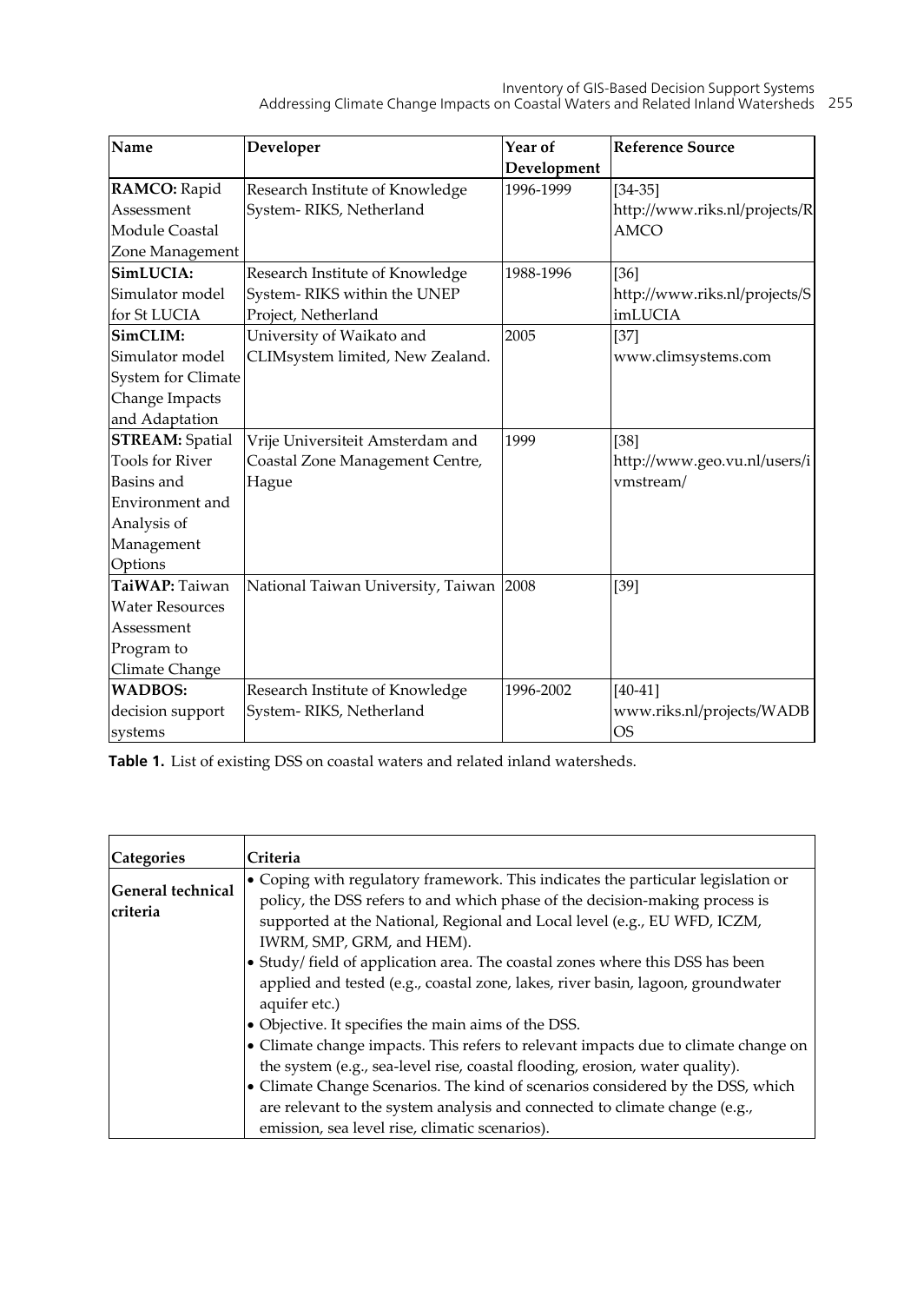| Categories                        | Criteria                                                                                                                                                                                                                                                                                                                                                                                                                                                                                                 |
|-----------------------------------|----------------------------------------------------------------------------------------------------------------------------------------------------------------------------------------------------------------------------------------------------------------------------------------------------------------------------------------------------------------------------------------------------------------------------------------------------------------------------------------------------------|
| Specific technical<br>criteria    | • Functionalities. These indicate relevant functionalities (key outcomes) of the<br>system useful to the decision process: environmental status evaluation, scenarios<br>import (climate change and socio-economic scenarios) and analysis, measure<br>identification and/or evaluation, relevant pressure identification and indicators<br>production.<br>• Analytical methodologies. These indicate the methodologies included in the                                                                  |
|                                   | system such as risks analysis, scenarios construction and/or analysis, integrated<br>vulnerability analysis, Multi-Criteria Decision Analysis (MCDA), socio-economic<br>analysis, uncertainty analysis, ecosystem-based approach etc.<br>• Structural elements. The three major components of the DSS: dataset (i.e., the<br>typology of data), models (e.g., economic, ecological, hydrological and<br>morphological), interface (i.e., addressing if it's user-friendly and desktop or web-<br>based). |
| Availability and<br>applicability | • Scale and area of application. This specifies the spatiality of the system (e.g., local,<br>regional, national, supra-national and global) within the case study areas.<br>• Flexibility. The characteristics of the system to be flexible, in terms of change of<br>input parameters, additional modules or models and functionalities. It is also<br>linked to the fact that it can be apply on different coastal regions or case study<br>areas.                                                    |
|                                   | • Status and Availability. This specifies if the system is under development or<br>already developed and ready for use, and if it is restricted to the developer and<br>case study areas only or the public can access it too and the website where<br>information about the DSS can be found.                                                                                                                                                                                                           |

**Table 2.** List of criteria used for the description of existing DSS.

### **2.1. General technical criteria**

As far the application domain, the considered DSS focus on coastal zones and related ecosystems (e.g. lagoons, groundwaters, river basins, estuaries, and lakes), specifically thirteen DSS are on coastal zones, seven concern coastal associated ecosystems and four focus on both (Table 3).

As far as regulatory frameworks (i.e. ICZM, WFD, IWRM) and national legislations are concerned, the examined DSS reflect the assessment and management aspects of the related decision making process. Within the coastal, marine and river basin environments, the assessment phase of these frameworks consists of the analysis of environmental, social, economic and regulatory conditions, while the management phase looks at the definition and implementation of management plans. Accordingly, support is provided by each DSS to the implementation of one or two frameworks in the assessment and/or management phase in relation to specific objectives and application domain. Specifically, the investigated DSS can provide the evaluation of ecosystem pressures, the assessment of climate change hazard, vulnerability and risks, the development and analysis of relevant policies, and the definition and evaluation of different management options. Eight out of the twenty examined DSS provide support for the ICZM implementation through an integrated assessment involving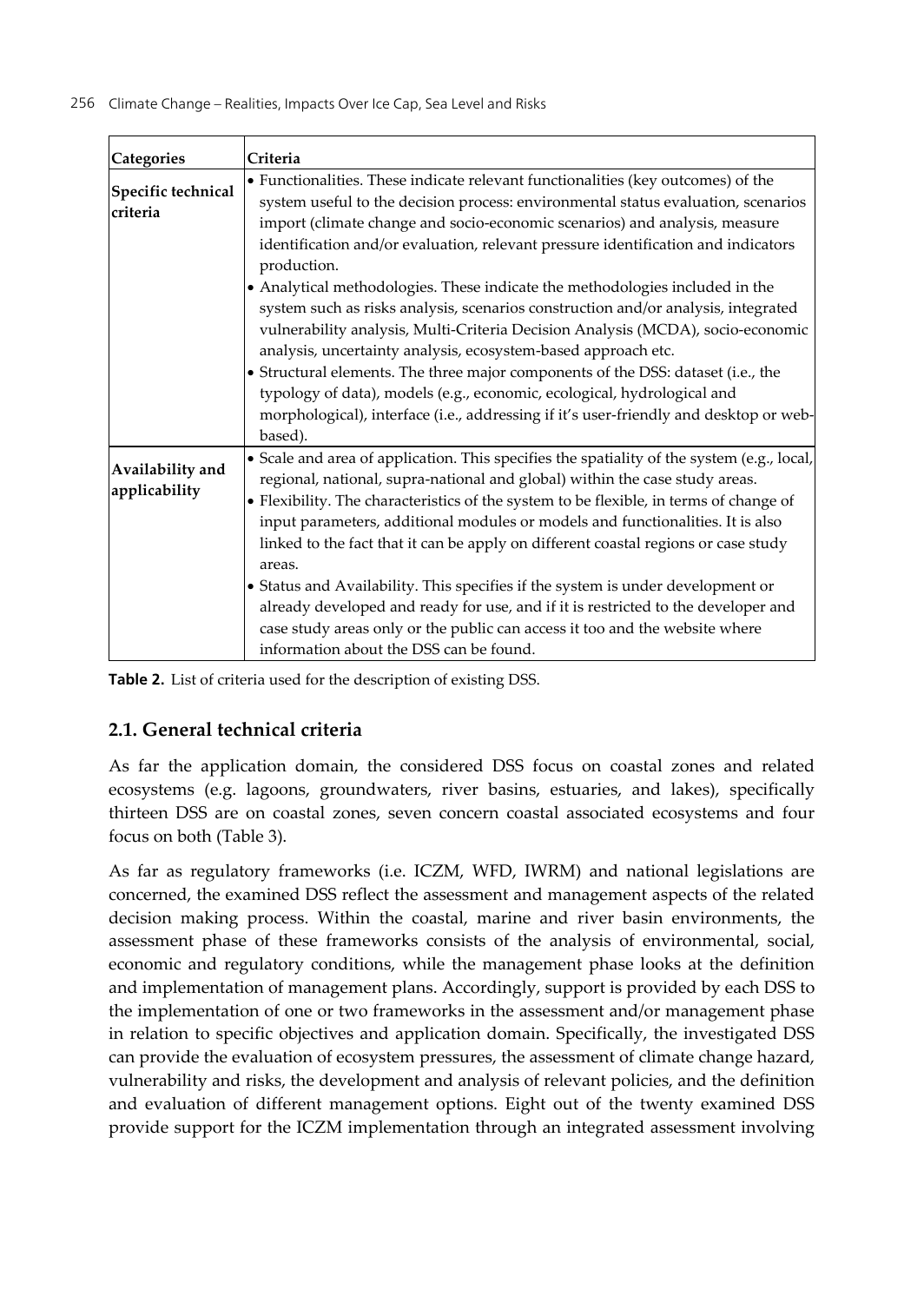regional climatic, ecological and socio-economic aspects (Table 3, second column). With respect to the WFD (i.e. six DSS) and IWRM (i.e. seven DSS), the main focus is on the assessment of environmental or ecological status of coastal regions and related ecosystems and on the consideration of anthropogenic impacts and risks on coastal resources. These two groups of DSS consider also the river basins management via evaluation of adaptation options, which is essential for the management phase of the WFD and IWRM implementation. Particularly interesting are the approaches adopted by three DSS: CLIME, STREAM and COSMO. CLIME supports both the assessment and management phases of WFD through the analysis of present and future climate change impacts on ecosystems and the socio-economic influence on water quality of the European lakes. STREAM evaluates climate change and land use effects on the hydrology of a specific river basin, in order to support the management phase of IWRM and WFD via the identification of water resources management measures. Lastly, COSMO provides support for the ICZM through the identification and evaluation of feasible management strategies for climate change and anthropogenic impacts relevant for coastal areas. Moreover, RegIS, Coastal Simulator, CVAT and GVT specifically support the implementation of national legislations through the consideration of socio-economic and technological issues relevant for identifying suitable mitigation actions. To this purpose, these DSS promote the involvement of stakeholders through participatory processes.

The main objective of the examined DSS is the analysis of vulnerability, impacts and risks, and the identification and evaluation of related management options, in order to guarantee robust decisions required for sustainable management of coastal and inland water resources. Specifically, the objectives of the examined DSS are concerned with three major issues: (1) the assessment of vulnerability to natural hazards and climate change (four DSS: CVAT, GVT, SimLUCIA, TaiWAP); (2) the evaluation of present and potential climate change impacts and risks on coastal zones and linked ecosystems, in order to predict how coastal regions will respond to climate change (nine DSS); (3) the evaluation or analysis of management options for the optimal utilisation of coastal resources and ecosystems through the identification of feasible measures and adequate coordination of all relevant users/stakeholders (seven DSS: WADBOS, COSMO CORAL, DITTY, ELBE, MODSIM, RAMCO).

| Name         | Application<br>domain   | Regulatory<br>framework of<br>reference          | Objective                                                                                                          | Climate<br>change<br>impacts<br>addressed | Climate<br>change<br>scenarios<br>generating<br>impacts        |
|--------------|-------------------------|--------------------------------------------------|--------------------------------------------------------------------------------------------------------------------|-------------------------------------------|----------------------------------------------------------------|
| <b>CLIME</b> | $\bullet$ Lakes.        | WFD for<br>assessment.                           | To explore the potential<br>environmental impacts of climate change<br>on European lakes<br>dynamics linked coast. | Water<br>٠<br>quality.                    | Emission<br>٠<br>scenarios.<br>Temperatur<br>٠<br>e scenarios. |
| <b>CORAL</b> | Coral reef<br>$\bullet$ | <b>IWRM</b> and<br>assessment and<br>management. | Sustainable management of • ND<br>ICZM both for coastal ecosystems in<br>environmental   particular, coral reef.   |                                           | -ND<br>$\bullet$                                               |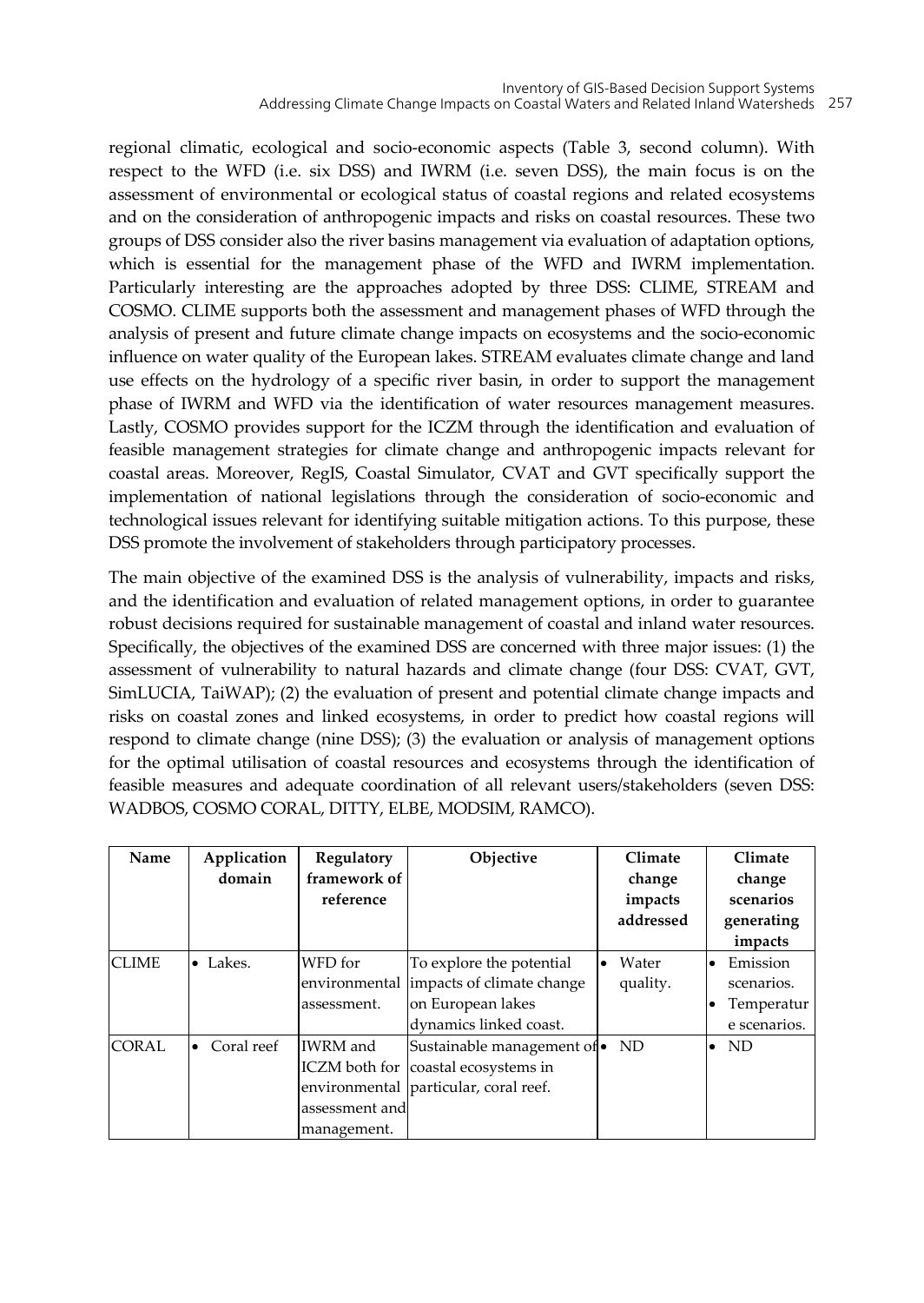| Name                 | Application<br>domain                                | Regulatory<br>framework of<br>reference                                       | Objective                                                                                                                                                                  |           | Climate<br>change<br>impacts<br>addressed                                                                                  |           |                                                           |  |  |  |  |  |  |  |  |  | Climate<br>change<br>scenarios<br>generating<br>impacts |
|----------------------|------------------------------------------------------|-------------------------------------------------------------------------------|----------------------------------------------------------------------------------------------------------------------------------------------------------------------------|-----------|----------------------------------------------------------------------------------------------------------------------------|-----------|-----------------------------------------------------------|--|--|--|--|--|--|--|--|--|---------------------------------------------------------|
| COSMO                | Coastal<br>$\bullet$<br>zones.                       | ICZM for<br>environmental<br>management.                                      | To evaluate coastal<br>management options<br>considering anthropic<br>(human) forcing and<br>climate change impacts.                                                       |           | Sea-level<br>rise.                                                                                                         | $\bullet$ | Sea-level<br>rise<br>scenarios.                           |  |  |  |  |  |  |  |  |  |                                                         |
| Coastal<br>Simulator | Coastal<br>$\bullet$<br>zones.                       | National<br>legislation for<br>environmental<br>assessment and<br>management. | Effects of climate change<br>/management decisions on<br>the future dynamics of the $\vert \bullet \vert$<br>coast.                                                        |           | Storm surge<br>flooding.<br>Coastal<br>erosion.                                                                            | $\bullet$ | Emission<br>scenarios.<br>Sea-level<br>rise<br>scenarios. |  |  |  |  |  |  |  |  |  |                                                         |
| CVAT                 | Coastal<br>zones.                                    | National<br>legislation for<br>environmental<br>assessment and<br>management. | To assess hazards,<br>vulnerability and risks<br>related to climate change<br>and support hazard<br>mitigation options.                                                    |           | Storm surge<br>flooding.<br>Coastal<br>erosion.<br>Cyclone.<br>Typhoon.<br>Extreme<br>events                               |           | Past<br>observations.                                     |  |  |  |  |  |  |  |  |  |                                                         |
| DESYCO               | Coastal<br>$\bullet$<br>zones.<br>Coastal<br>Lagoons | ICZM for<br>environmental<br>assessment and<br>management.                    | To assess risks and impacts .<br>related to climate change<br>and support the definition<br>of adaptation measures.                                                        | $\bullet$ | Sea-level<br>rise.<br>Relative sea-<br>level rise<br>• Storm surge<br>flooding.<br>Coastal<br>erosion.<br>Water<br>quality | $\bullet$ | Emission<br>scenarios.<br>Sea level<br>rise<br>scenarios. |  |  |  |  |  |  |  |  |  |                                                         |
| <b>DITTY</b>         | Coastal<br>$\bullet$<br>Lagoons.                     | <b>IWRM</b> and<br>WFD for<br>environmental<br>management.                    | To achieve sustainable and $\bullet$<br>rational utilization of<br>resources in the southern<br>European lagoons by<br>taking into account major<br>anthropogenic impacts. |           | ND                                                                                                                         |           | $\bullet$ ND                                              |  |  |  |  |  |  |  |  |  |                                                         |
| DIVA                 | Coastal<br>٠<br>zones.                               | <b>ICZM</b> for<br>environmental<br>management.                               | To explore the effects of<br>climate change impacts on<br>assessment and coastal regions.                                                                                  |           | Sea-level<br>rise.<br>Coastal<br>erosion<br>• Storm surge<br>flooding.                                                     | $\bullet$ | Emission<br>scenarios.<br>Sea-level<br>rise<br>scenarios. |  |  |  |  |  |  |  |  |  |                                                         |
| ELBE                 | River basin.<br>$\bullet$<br>Catchment.              | WFD for<br>environmental<br>management.                                       | To improve the general<br>status of the river basin<br>usage and provide<br>sustainable protection<br>measure within coast.                                                | $\bullet$ | Precipitatio  <br>n and<br>temperature<br>variation.                                                                       |           | Emission<br>scenarios.                                    |  |  |  |  |  |  |  |  |  |                                                         |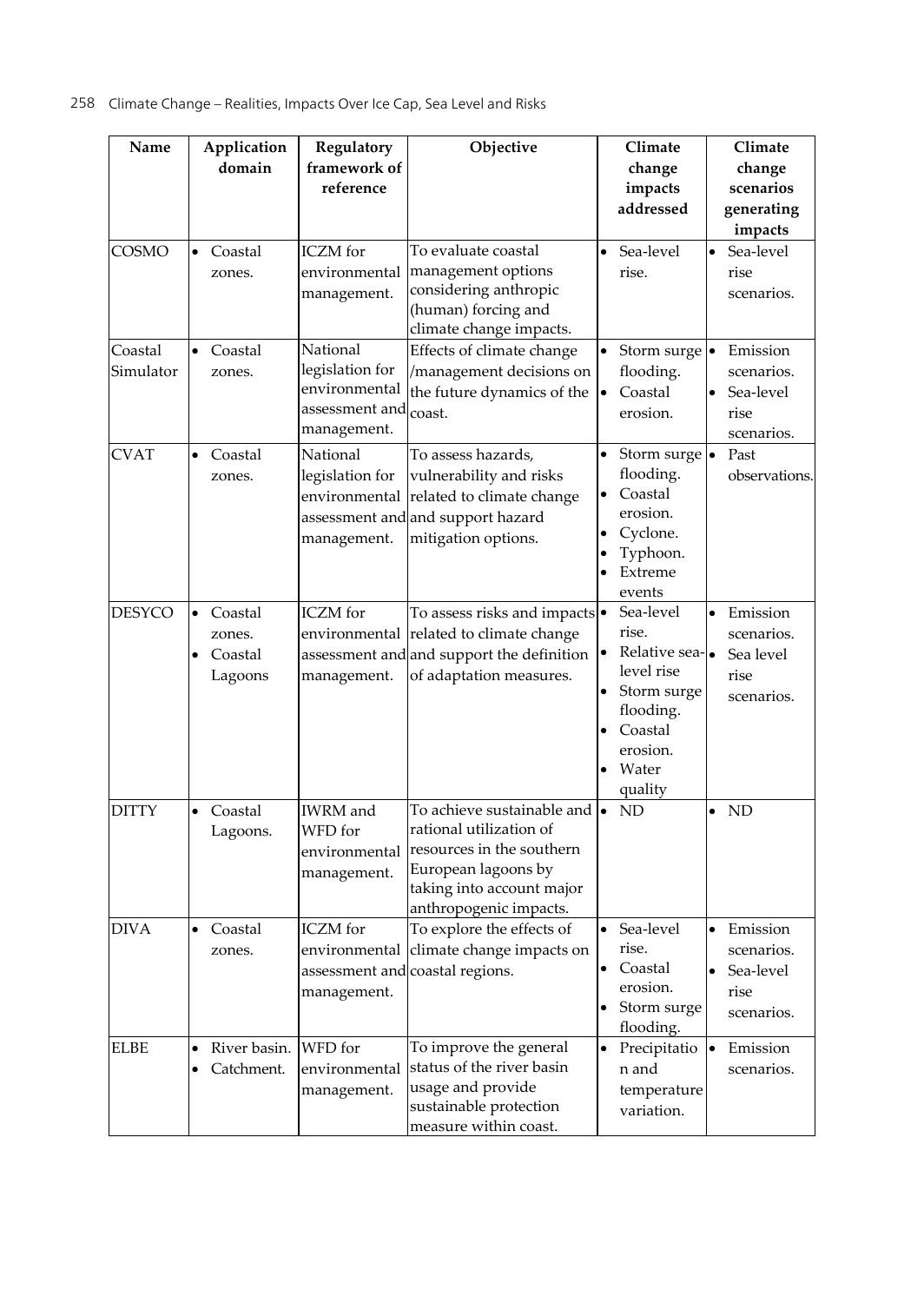Inventory of GIS-Based Decision Support Systems Addressing Climate Change Impacts on Coastal Waters and Related Inland Watersheds 259

| Name           | Application<br>domain                          | Regulatory<br>framework of<br>reference                                                           | Objective                                                                                                                           |                                     | Climate<br>change<br>impacts<br>addressed                             |           | Climate<br>change<br>scenarios<br>generating<br>impacts                                    |
|----------------|------------------------------------------------|---------------------------------------------------------------------------------------------------|-------------------------------------------------------------------------------------------------------------------------------------|-------------------------------------|-----------------------------------------------------------------------|-----------|--------------------------------------------------------------------------------------------|
| <b>GVT</b>     | Coastal<br>$\bullet$<br>zones.                 | National<br>legislation for<br>environmental<br>assessment.                                       | To describe the<br>vulnerability of<br>groundwater resources to<br>pollution in a particular<br>coastal region.                     | $\bullet$<br>$\bullet$              | Groundwat<br>er quality.<br>Saltwater<br>intrusion.                   | $\bullet$ | Sea-level<br>rise<br>scenarios.                                                            |
| <b>IWRM</b>    | Coastal<br>zones.<br>River basin               | <b>IWRM</b> for<br>environmental<br>assessment and<br>management.                                 | To explore potential risks<br>on coastal resources due to<br>climate and water<br>management policies.                              | $\bullet$                           | Sea-level<br>rise.<br>Coastal<br>erosion.                             |           | Sea-level<br>rise<br>scenarios.<br>• Emission<br>scenarios.                                |
| <b>KRIM</b>    | Coastal<br>$\bullet$<br>zones.                 | <b>ICZM</b> for<br>environmental<br>assessment.                                                   | To determine how coastal<br>systems reacts to climate<br>change in order to develop<br>modern coastal<br>management strategies.     | $\bullet$<br>$\bullet$<br>$\bullet$ | Sea-level<br>rise.<br>Extreme<br>events.<br>Coastal<br>erosion.       | $\bullet$ | Sea-level<br>rise<br>scenarios.<br>Extreme<br>events<br>scenarios.                         |
| <b>MODSIM</b>  | River basin.                                   | <b>IWRM</b> for<br>environmental<br>management.                                                   | To improve coordination<br>and management of water<br>resources in a typical river<br>basin.                                        | $\bullet$                           | <b>ND</b>                                                             | $\bullet$ | <b>ND</b>                                                                                  |
| RegIS          | Coastal<br>zones.                              | SMP and<br>Habitats<br>regulation<br>$(UK)$ for<br>environmental<br>assessment and<br>management. | To evaluate the impacts of<br>climate change, and<br>adaptation options.                                                            |                                     | Coastal and<br>river<br>flooding.<br>Sea level<br>rise                | $\bullet$ | Emission<br>scenarios<br>Socio-<br>economic<br>scenarios<br>Sea level<br>rise<br>scenarios |
| <b>RAMCO</b>   | River basin.<br>Coastal<br>$\bullet$<br>zones. | WFD and<br><b>ICZM</b> for<br>environmental<br>assessment and<br>management.                      | For effective and<br>sustainable management of<br>coastal resources at the<br>regional and local scales.                            |                                     | <b>ND</b>                                                             | $\bullet$ | <b>ND</b>                                                                                  |
| SimLUCIA.      | Coastal<br>zones.                              | National<br>legislation for<br>environmental<br>assessment.                                       | To assess the vulnerability<br>of low lying areas in the<br>coastal zones and island to<br>sea-level rise due to climate<br>change. | $\bullet$<br>I۰                     | Sea-level<br>rise.<br>Coastal<br>erosion.<br>Storm surge<br>flooding. | $\bullet$ | Sea-level<br>rise<br>scenarios.                                                            |
| <b>SimCLIM</b> | Coastal<br>zones.                              | <b>ICZM</b> for<br>environmental<br>assessment and<br>management.                                 | To explore present and<br>potential risks related to<br>climate change and natural<br>hazards (e.g. erosion, flood).                | $\bullet$                           | Sea-level rise.<br>Coastal<br>flooding.<br>Coastal<br>erosion.        |           | Sea-level<br>rise<br>scenarios.                                                            |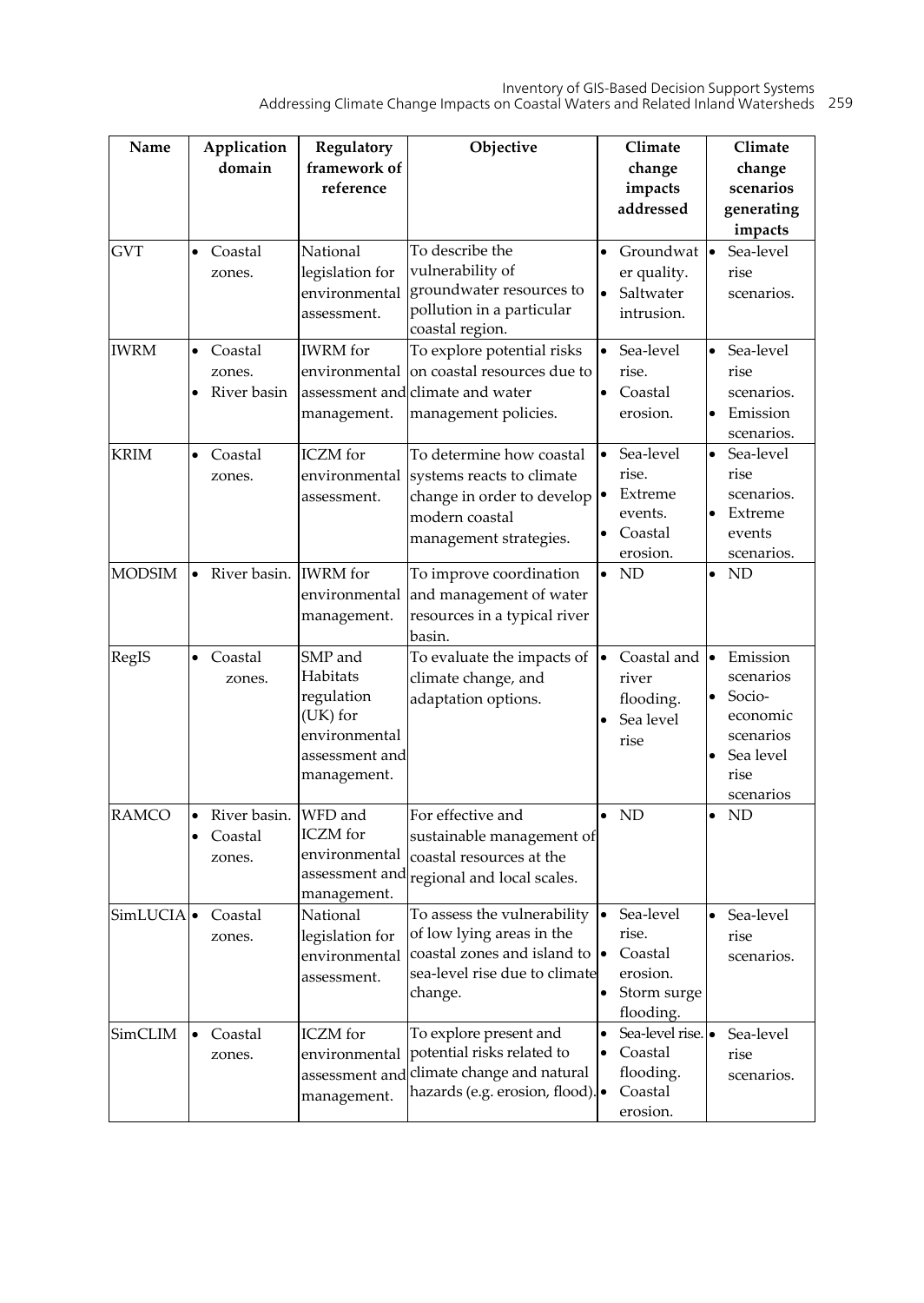260 Climate Change – Realities, Impacts Over Ice Cap, Sea Level and Risks

| Name          | Application<br>domain     | Regulatory<br>framework of<br>reference | Objective                                 |           | Climate<br>change<br>impacts<br>addressed |   | Climate<br>change<br>scenarios<br>generating |
|---------------|---------------------------|-----------------------------------------|-------------------------------------------|-----------|-------------------------------------------|---|----------------------------------------------|
|               |                           |                                         |                                           |           |                                           |   | impacts                                      |
| <b>STREAM</b> | River basin.<br>$\bullet$ | <b>IWRM</b> and                         | To integrate the impacts of $\bullet$     |           | Water                                     | ٠ | Emission                                     |
|               | Estuaries.<br>٠           | WFD for                                 | climate change and land-                  |           | quality                                   |   | scenarios.                                   |
|               |                           |                                         | environmental luse on water resources     |           | variation.                                |   |                                              |
|               |                           | management.                             | management.                               | $\bullet$ | Saltwater                                 |   |                                              |
|               |                           |                                         |                                           |           | intrusion.                                |   |                                              |
| TaiWAP        | River basin.<br>$\bullet$ | <b>IWRM</b> for                         | To assess vulnerability of                | $\bullet$ | Water                                     |   | Emission                                     |
|               |                           | environmental                           | water supply systems to                   |           | quality                                   |   | scenarios.                                   |
|               |                           | assessment.                             | impacts of climate change                 |           | variations.                               |   |                                              |
|               |                           |                                         | and water demand.                         |           |                                           |   |                                              |
| <b>WADBOS</b> | River basin.              | WFD and                                 | To support the design and                 |           | ND                                        |   | $\bullet$ ND                                 |
|               | Coastal<br>٠              | <b>ICZM</b> for                         | analysis of policy measures               |           |                                           |   |                                              |
|               | zones.                    |                                         | environmental in order to achieve an      |           |                                           |   |                                              |
|               |                           |                                         | assessment and integrated and sustainable |           |                                           |   |                                              |
|               |                           | management.                             | management.                               |           |                                           |   |                                              |

**Table 3.** List of the examined DSS according to the general technical criteria (ND: Not Defined).

According to the climate change impacts considered by the examined DSS, the review highlights that fifteen out of the 20 DSS applications regard the assessment of climate change impacts and related risks (CC-DSS). These DSS consider climate change impacts relative to sea level rise, coastal erosion, storm surge flooding and water quality. In particular, DESYCO also consider relative sea level rise in coastal regions where there are records of land subsidence, whereas KRIM and CVAT assess impacts related to extreme events and natural hazards (e.g. typhoon, cyclone, etc.) respectively. Moreover, GVT is specifically devoted to groundwater quality variations.

The relevant climate change related scenarios considered by the examined DSS refer to emission of greenhouse gases, temperature increase, sea level rise and occurrence of extreme events. In addition, CVAT used previous observations as baseline scenarios for the assessment of natural hazards; while RegIS considered scenarios related to coastal and river flooding along with socio-economic scenarios in order to estimate their potential feedback on climate change impacts. Although most of these CC-DSS applications used sea level rise scenarios, only DIVA used global sea level rise scenarios to estimate related impacts like coastal erosion and storm surge flooding. KRIM is the only DSS considering extreme events scenarios in its analysis to support the development of robust coastal management strategies.

### **2.2. Specific technical criteria**

The criteria related to the specific technical aspects are reported in Table 4. As far as the functionalities are concerned (Table 4, first column), the ones implemented by DESYCO,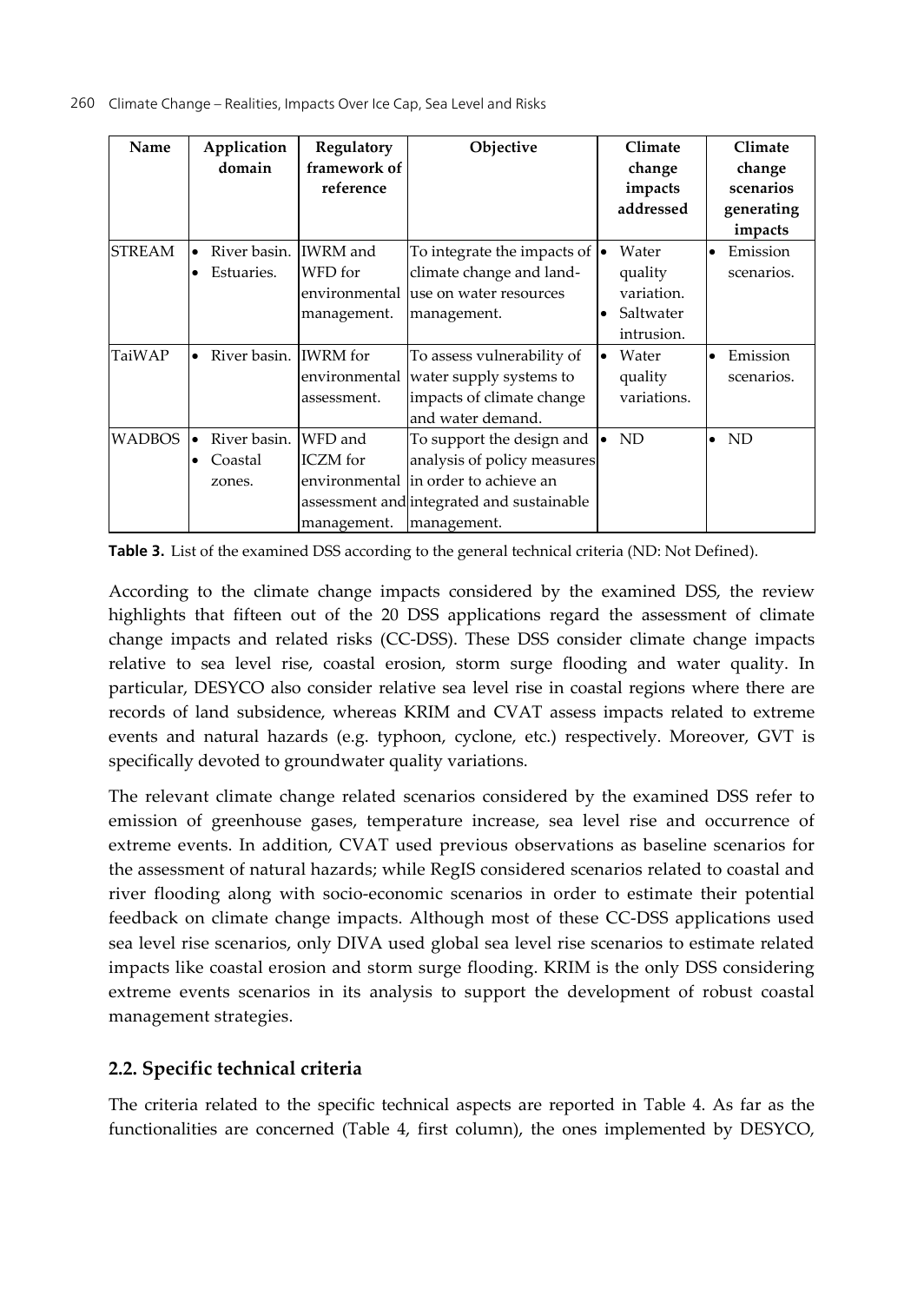COSMO, SimCLIM, KRIM and RegIS include the identification and prioritisation of impacts, targets and areas at risk from climate change, sectorial evaluation of impacts or integrated assessment approach, and vulnerability evaluation and problem characterisation, in order to effectively differentiate and quantify impacts and risks at the regional scale. Moreover, they also support the definition and evaluation of management options through GIS-based spatial analysis. Other DSS, i.e. DIVA, SimCLIM and KRIM, implement scenarios import and generation, environmental status evaluation, impacts and vulnerability analysis and evaluation of adaptation strategies to adequately achieve a sustainable state of coastal resources and ecosystems.

| Name                 | <b>Functionalities</b>                                                                                                                                                                                                                              | Analytical                                                                                                                             | <b>Structural elements</b>                                                                                                                                                                              |
|----------------------|-----------------------------------------------------------------------------------------------------------------------------------------------------------------------------------------------------------------------------------------------------|----------------------------------------------------------------------------------------------------------------------------------------|---------------------------------------------------------------------------------------------------------------------------------------------------------------------------------------------------------|
|                      |                                                                                                                                                                                                                                                     | methodologies                                                                                                                          |                                                                                                                                                                                                         |
| <b>CLIME</b>         | Identification of pressure<br>٠<br>generated by climatic<br>variables.<br>Environmental status<br>evaluation.<br>Water quality evaluation<br>related to climate change.<br>Socio-economic<br>evaluation.<br>Spatial analysis (GIS).                 | Scenarios<br>$\bullet$<br>construction and<br>analysis.<br>Probabilistic<br>Bayesian network.<br>Uncertainty<br>analysis.              | Climatic, hydrological, chemical,<br>geomorphological data.<br>Climate, ecological and<br>hydrological models.<br>Web-based user interface<br>$\bullet$                                                 |
| <b>CORAL</b>         | Evaluation of<br>$\bullet$<br>management strategies<br>Spatial analysis (GIS).                                                                                                                                                                      | Scenarios<br>$\bullet$<br>construction and<br>analysis.<br>Cost-effectiveness<br>$\bullet$<br>analysis.<br>Ecosystem-based.            | Environmental, socio-economic,<br>$\bullet$<br>ecological, biological data.<br>Economic and ecological models.<br>Desktop user interface.<br>$\bullet$                                                  |
| COSMO                | Problem characterization<br>$\bullet$<br>(e.g. water quality<br>variation, coastal erosion<br>$etc.$ )<br>Impact evaluation of<br>٠<br>different development<br>and protection plans.<br>Indicator production.<br>٠<br>Spatial analysis (GIS).<br>٠ | Scenarios<br>I۰<br>construction and<br>analysis.<br>MCDA.<br>$\bullet$<br>Ecosystem-based                                              | Socio-economic, climatic,<br>٠<br>environmental, hydrological data.<br>Ecological, economic and<br>٠<br>hydrological models.<br>Desktop user friendly interface<br>$\bullet$                            |
| Coastal<br>Simulator | Environmental status<br>$\bullet$<br>evaluation.<br>Management strategies<br>٠<br>identification and<br>evaluation.<br>Indicator production.<br>٠<br>Spatial analysis (GIS).<br>$\bullet$                                                           | Scenarios<br>$\bullet$<br>construction and<br>analysis.<br>Uncertainty<br>analysis.<br>Risk analysis.<br>Ecosystem-based.<br>$\bullet$ | Climatic, socio-economic,<br>٠<br>environmental, hydrological,<br>geomorphological data.<br>Ecological, morphological climatic<br>$\bullet$<br>and hydrological models.<br>Desktop user interface.<br>٠ |
| <b>CVAT</b>          | Environmental status<br>evaluation.<br>Hazard identification.<br>Indicators production.<br>٠                                                                                                                                                        | Hazard analysis.<br>$\bullet$<br>Critical facilities<br>analysis.<br>Society analysis.<br>$\bullet$                                    | Environmental and socio-<br>$\bullet$<br>economic data.<br>Hydrological model.<br>Desktop user friendly interface<br>$\bullet$                                                                          |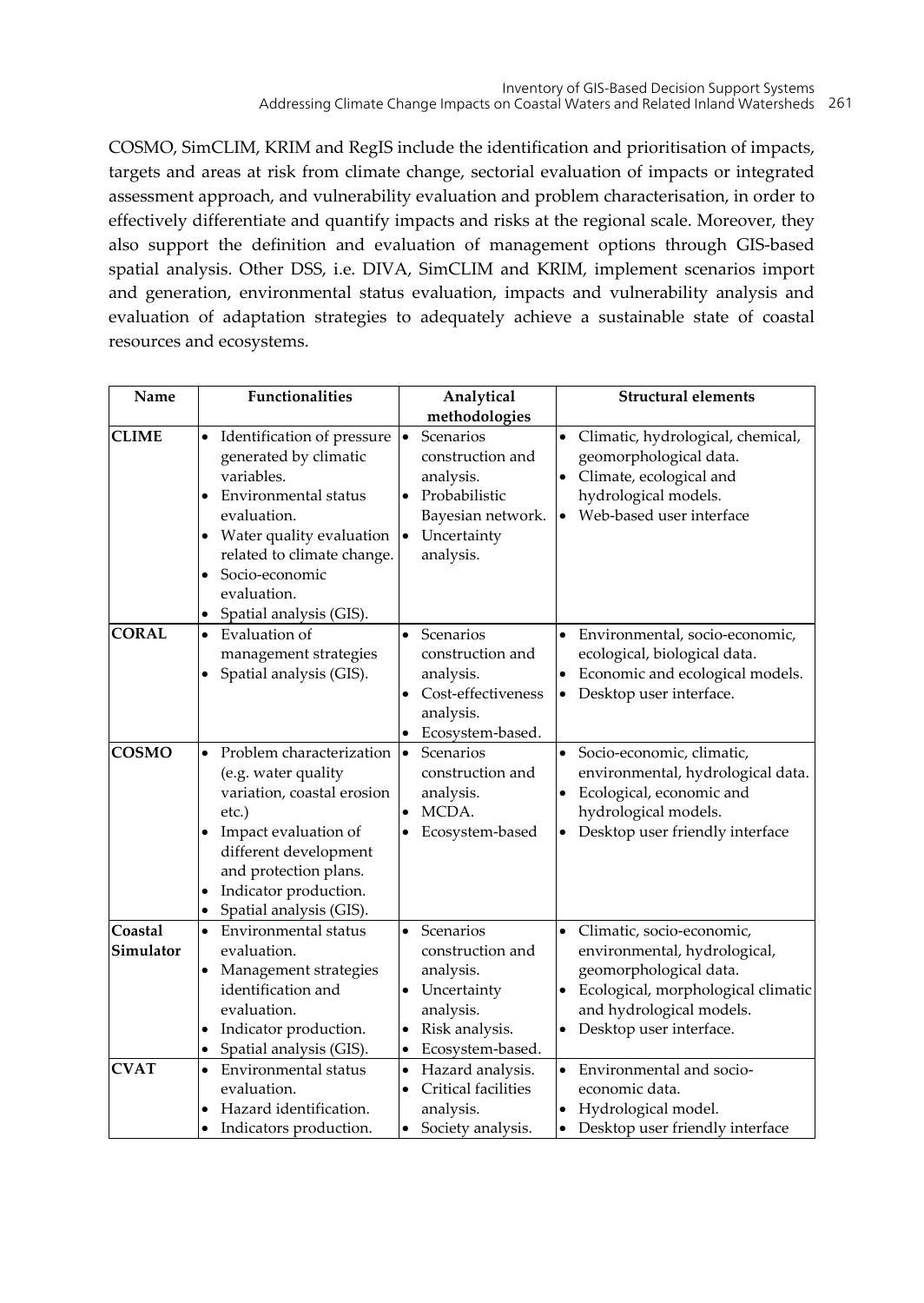| Name          | Functionalities                                                                                                                                                                                                                                   | Analytical<br>methodologies                                                                                                                                 | <b>Structural elements</b>                                                                                                                                        |
|---------------|---------------------------------------------------------------------------------------------------------------------------------------------------------------------------------------------------------------------------------------------------|-------------------------------------------------------------------------------------------------------------------------------------------------------------|-------------------------------------------------------------------------------------------------------------------------------------------------------------------|
|               | Mitigation options<br>٠<br>identification and<br>evaluation.<br>Spatial analysis (GIS).<br>٠                                                                                                                                                      | Economic analysis.<br>$\bullet$<br>Environmental<br>$\bullet$<br>analysis.<br>• Mitigation options<br>analysis.                                             |                                                                                                                                                                   |
| <b>DESYCO</b> | Prioritization of impacts,<br>$\bullet$<br>targets and areas at risk<br>from climate change.<br>Impacts, vulnerability<br>٠<br>and risks identification.<br>Indicators production.<br>Adaptation options<br>definition<br>Spatial analysis (GIS). | Regional Risk<br>$\bullet$<br>Assessment<br>methodology.<br>• Scenarios<br>construction and<br>analysis.<br>MCDA.<br>Risk analysis.                         | Climatic, biophysical, socio-<br>economic, geomorphological,<br>hydrological data.<br>Desktop automated user interface.                                           |
| <b>DITTY</b>  | Management options<br>$\bullet$<br>evaluation<br>Indicator production.<br>Spatial analysis (GIS).<br>$\bullet$                                                                                                                                    | Scenarios<br>٠<br>construction and<br>analysis.<br>• Uncertainty<br>analysis.<br>MCDA.<br>Social cost and<br>$\bullet$<br>benefits analysis.<br>DPSIR.<br>٠ | Morphological, social,<br>hydrological, ecological data.<br>Hydrodynamics, biogeochemical,<br>socio-economic models.<br>Desktop user interface.                   |
| <b>DIVA</b>   | Scenarios generation and<br>analysis.<br>Environmental status<br>$\bullet$<br>evaluation.<br>Indicators production.<br>٠<br>Adaptation options<br>٠<br>evaluation.<br>Spatial analysis (GIS).                                                     | Scenarios<br>construction and<br>analysis.<br>Cost-benefit<br>analysis.<br>Ecosystem-based.                                                                 | Climatic, socio-economic,<br>geography, morphological data.<br>Economic, ecological,<br>geomorphological, climate<br>models.<br>Desktop graphical user interface. |
| <b>ELBE</b>   | $\bullet$<br>Environmental status<br>evaluation.<br>Protection measures<br>٠<br>identification.<br>End-user involvement.<br>$\bullet$<br>Spatial analysis (GIS).<br>$\bullet$                                                                     | Scenarios<br>$\bullet$<br>construction and<br>analysis.                                                                                                     | Hydrological, ecological, socio-<br>economic, morphological data.<br>Economic,<br>٠<br>Hydrological, models.<br>Desktop complex user interface.                   |
| $_{\rm GVT}$  | Environmental status<br>$\bullet$<br>evaluation.<br>Indicators production<br>Spatial analysis (GIS).<br>$\bullet$<br>Impact and vulnerability<br>$\bullet$<br>evaluation                                                                          | Risks analysis.<br>Fuzzy logic.<br>MCDA.                                                                                                                    | • Data (environmental, climatic,<br>hydrological, socio-economic).<br>Hydrological, socio-economic and<br>DEM models.<br>• Desktop user interface.                |
| <b>IWRM</b>   | Environmental status<br>$\bullet$<br>evaluation.<br>Indicators production.<br>$\bullet$                                                                                                                                                           | Scenarios<br>$\bullet$<br>construction and<br>analysis.<br>Risk analysis.                                                                                   | Climatic, environmental, socio-<br>$\bullet$<br>economic, geomorphological data.<br>Hydrodynamic, climate, economic<br>٠<br>models.                               |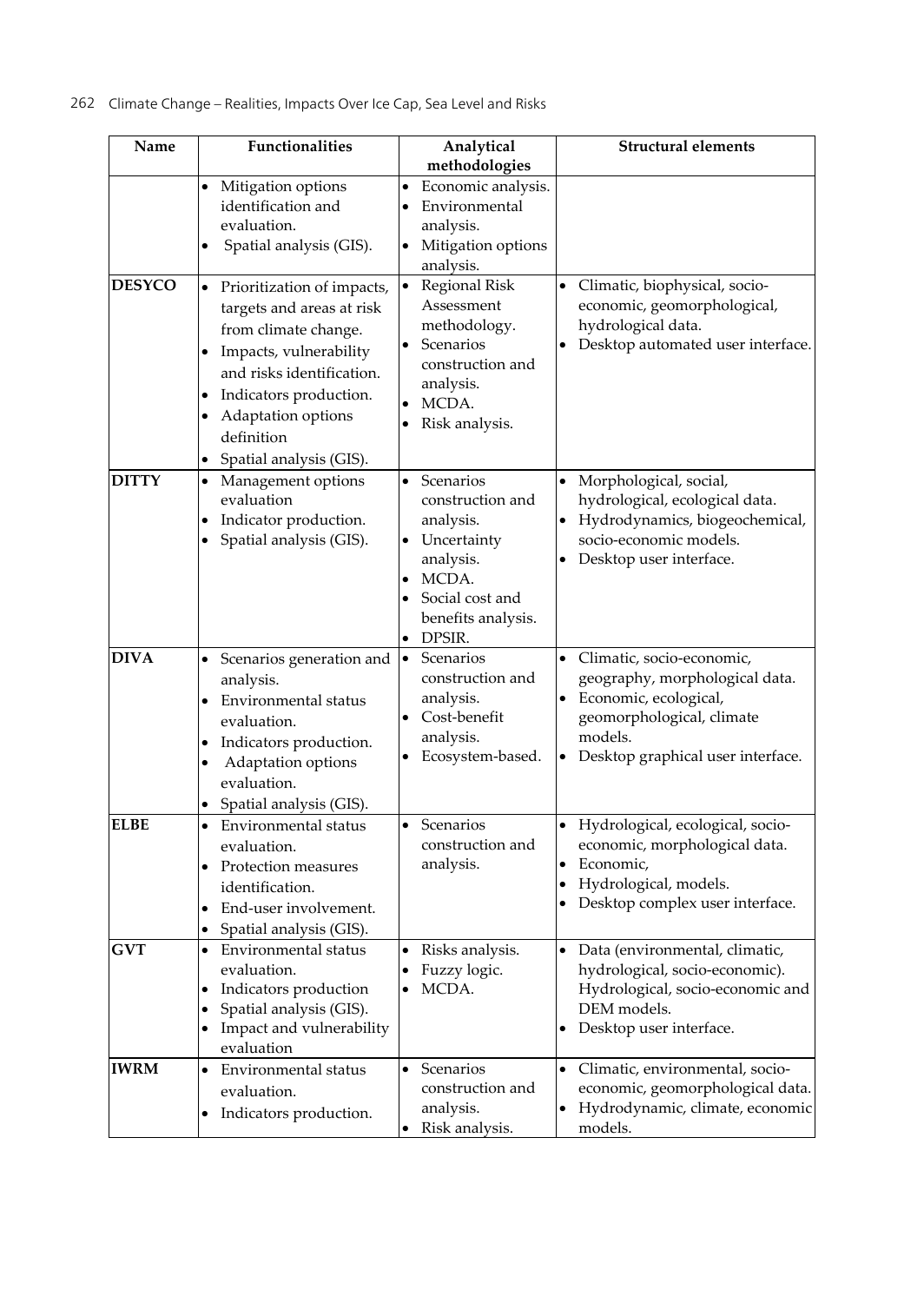Inventory of GIS-Based Decision Support Systems Addressing Climate Change Impacts on Coastal Waters and Related Inland Watersheds 263

| Name          | <b>Functionalities</b>                                  | Analytical                         | <b>Structural elements</b>                                            |
|---------------|---------------------------------------------------------|------------------------------------|-----------------------------------------------------------------------|
|               |                                                         | methodologies                      |                                                                       |
|               | Adaptation measures<br>٠                                | Cost-benefit<br>$\bullet$          | Desktop user interface.<br>٠                                          |
|               | evaluation.                                             | analysis.                          |                                                                       |
|               | Information for non-                                    | Socio-economic                     |                                                                       |
|               | technical users.                                        | analysis.                          |                                                                       |
|               | Spatial analysis (GIS).                                 |                                    |                                                                       |
| <b>KRIM</b>   | $\bullet$<br>Environmental status                       | $\bullet$<br>Scenarios             | Climatic, socio-economic,<br>$\bullet$                                |
|               | evaluation.                                             | construction and                   | ecological, environmental,                                            |
|               | Adaptation measures                                     | analysis.                          | hydrological data.                                                    |
|               | evaluation.                                             | Impact and risk                    | Economic, ecological,<br>$\bullet$                                    |
|               | Information for non-                                    | analysis.                          | hydrodynamic, geomorphological                                        |
|               | technical users.                                        | Ecosystem-based.                   | models.                                                               |
|               | Spatial analysis (GIS).                                 |                                    | • Desktop user interface.                                             |
| <b>MODSIM</b> | Environmental status<br>$\bullet$                       | Statistical analysis.<br>$\bullet$ | Administrative, hydrological,<br>٠                                    |
|               | evaluation.                                             | Analysis of                        | socio-economic, environmental                                         |
|               | Management measures                                     | policies.                          | data.                                                                 |
|               | evaluation.                                             |                                    | $\bullet$<br>Socio-economic, hydrological<br>models.                  |
|               | Spatial analysis (GIS).<br>٠                            |                                    | Web-based user interface.                                             |
| <b>RegIS</b>  | Indicators production<br>$\bullet$                      | $\bullet$<br>Scenarios             | Climatic, socio-economic,<br>$\bullet$                                |
|               | Management measures<br>$\bullet$                        | construction and                   | geomorphological, hydrological                                        |
|               | evaluation.                                             | analysis.                          | data.                                                                 |
|               | Information for non-                                    | Impact analysis.                   | • Climate and flood metal-models.                                     |
|               | technical users.                                        | $\bullet$<br>DPSIR.                | $\bullet$<br>Desktop user interface.                                  |
|               | sectoral evaluation<br>$\bullet$                        | Integrated                         |                                                                       |
|               | Spatial analysis (GIS).                                 | assessment.                        |                                                                       |
| <b>RAMCO</b>  | Environmental status<br>$\bullet$                       | Scenarios<br>$\bullet$             | Socio-economic, environmental,                                        |
|               | evaluation.                                             | construction and                   | climatic data.                                                        |
|               | Indicators generation.                                  | analysis.<br>Cellular automata.    | $\bullet$<br>Biophysical, socio-economic and<br>environmental models. |
|               | Management measures<br>$\bullet$                        | Ecosystem-based.<br>$\bullet$      | • Web-based user interface.                                           |
|               | evaluation.                                             |                                    |                                                                       |
| SimLUCIA      | Spatial analysis (GIS).<br>Indicators production.<br>I۰ | Cellular Automata. •<br>$\bullet$  | Climatic, environmental, socio-                                       |
|               | Impact and vulnerability<br>٠                           | $\bullet$<br>Scenarios             | economic data.                                                        |
|               | evaluation.                                             | construction and                   | • Land use, social and economic,                                      |
|               | • Management and land-                                  | analysis.                          | climate models.                                                       |
|               | use measures evaluation.                                | Socio-economic<br>$\bullet$        | • Web-based user interface.                                           |
|               | Spatial analysis (GIS).                                 | analysis.                          |                                                                       |
|               |                                                         | Bayesian                           |                                                                       |
|               |                                                         | probabilistic                      |                                                                       |
|               |                                                         | networks.                          |                                                                       |
|               |                                                         | Ecosystem-based.<br>$\bullet$      |                                                                       |
| SimCLIM       | Environmental status<br>$\bullet$<br>evaluation.        | Scenario<br>$\bullet$              | Climatic, hydrological, socio-<br>economic data.                      |
|               | Impact and vulnerability<br>٠                           | construction and                   | Climate, hydrological, economic<br>$\bullet$                          |
|               | evaluation.                                             | analysis.                          | models.                                                               |
|               | Adaptation strategies                                   | Statistical analysis.              | Desktop user interface.<br>$\bullet$                                  |
|               | evaluation                                              | $\bullet$<br>Risk analysis.        |                                                                       |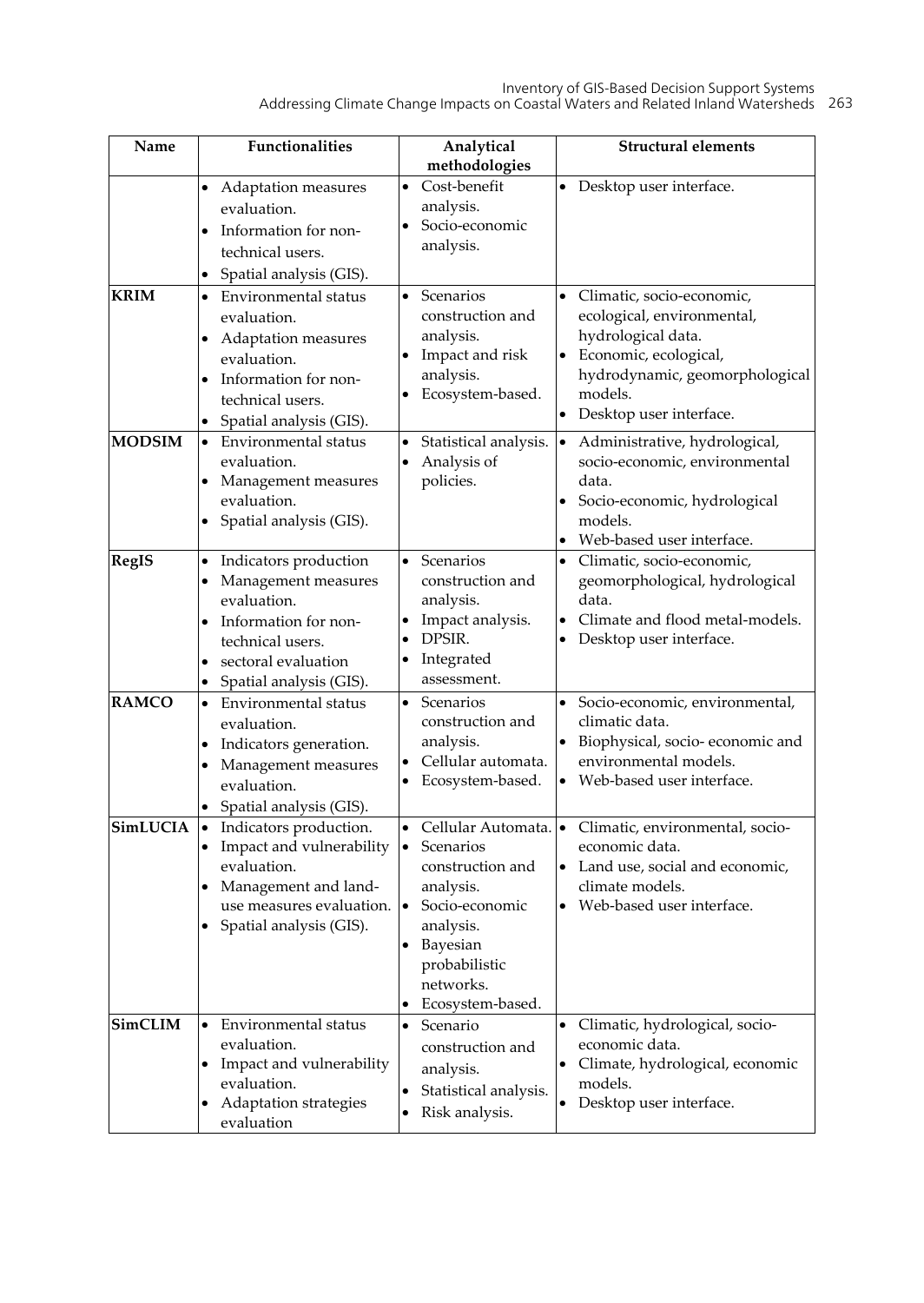| Name          | <b>Functionalities</b>                                                                                                                               | Analytical<br>methodologies                                                                                      | <b>Structural elements</b>                                                                                                                                             |
|---------------|------------------------------------------------------------------------------------------------------------------------------------------------------|------------------------------------------------------------------------------------------------------------------|------------------------------------------------------------------------------------------------------------------------------------------------------------------------|
|               | Spatial analysis (GIS).<br>$\bullet$                                                                                                                 | Cost/benefit<br>$\bullet$<br>analysis.<br>Ecosystem-based.                                                       |                                                                                                                                                                        |
| <b>STREAM</b> | Environmental status<br>$\bullet$<br>evaluation.<br>Indicators production.<br>٠<br>Management measures<br>٠<br>evaluation spatial<br>analysis (GIS). | Scenarios<br>$\bullet$<br>construction and<br>analysis.                                                          | Climatic, socio-economic,<br>$\bullet$<br>ecological, hydrological data.<br>Climate, hydrological models.<br>٠<br>Web-based user interface.                            |
| <b>TaiWAP</b> | <b>Environmental status</b><br>$\bullet$<br>evaluation.-<br>Indicators production.<br>٠<br>Spatial analysis (GIS).<br>$\bullet$                      | Scenarios<br>$\bullet$<br>construction and<br>analysis.<br>Impact and<br>$\bullet$<br>vulnerability<br>analysis. | Climatic, socio-economic,<br>٠<br>hydrological data.<br>Climate, hydrological, water<br>$\bullet$<br>system dynamic models.<br>Desktop user interface.<br>٠            |
| <b>WADBOS</b> | Management measures<br>$\bullet$<br>identification and<br>evaluation.<br>Spatial analysis (GIS).<br>٠                                                | Scenarios<br>$\bullet$<br>construction and<br>analysis.<br>Sensitivity analysis.<br>MCDA.<br>$\bullet$           | Socio-economic, hydrological,<br>٠<br>environmental, ecological data.<br>Socio-economic, ecological,<br>$\bullet$<br>landscape models.<br>Desktop user interface.<br>٠ |

**Table 4.** List of the examined DSS according to the specific technical criteria.

In order to effectively support the assessment and management of groundwater resources, GVT and DESYCO estimate indicators in assessing impacts, vulnerability and risks to estimate groundwater quality and coastal environmental quality, respectively. Similarly, STREAM, ELBE, RAMCO and DITTY employ environmental status evaluation, protection measures identification, and spatial analysis to support the management aspects of coastal ecosystems. Moreover, CLIME and CORAL specifically support the assessment and management of lakes and coral reefs via the adoption of management strategies and the evaluation and identification of pressures from climatic variables.

In particular, five out of the 20 examined DSS (i.e. CVAT, GVT, Coastal Simulator, SimLUCIA and RegIS) consider hazards identification, impacts and vulnerability evaluation, mitigation/ management options identification and evaluation and sectoral evaluation to achieve a comprehensive and integrated analysis of coastal issues at the local or regional scale. Among all considered DSS, RegIS is the one most oriented to stakholders.

The second column of table 4 shows the methodologies adopted by each DSS. Seventeen out of 20 examined DSS consider scenarios analysis to enable coastal managers, decision makers and stakeholders to anticipate and visualise coastal problems in the foreseeable future, and to better understand which future scenario is most suitable for consideration in the evaluation process. A useful methodology is represented by the Multi-Criteria Decision Analysis (MCDA) technique that is considered by five DSS (i.e. COSMO, DESYCO, DITTY, GVT and WADBOS) in order to compare, select and rank multiple alternatives that involve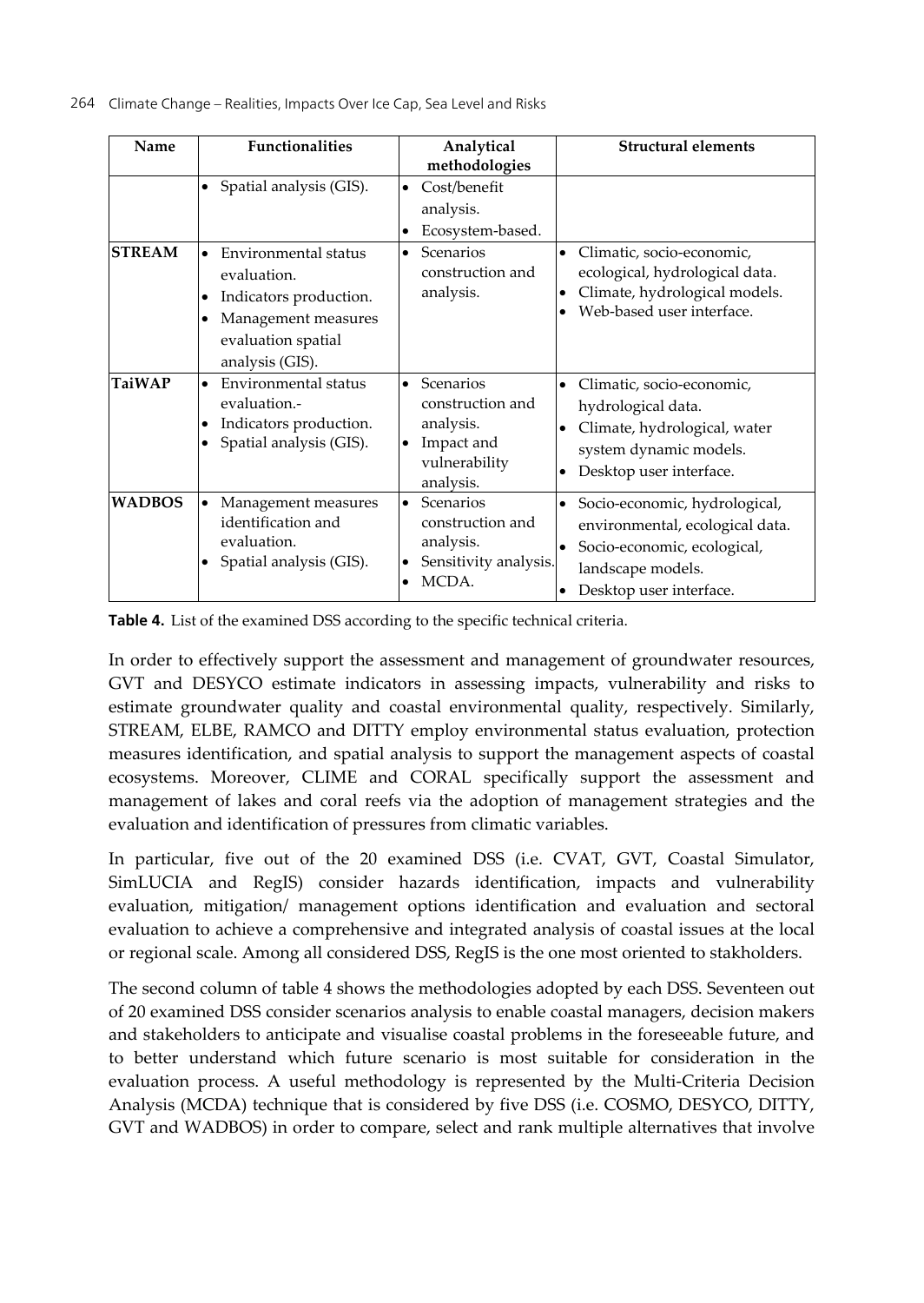several attributes based on several different criteria. Moreover, DITTY and RegIS also consider the DPSIR approach as a causal framework to describe the interactions between the coastal system, society and ecosystems to carry out an integrated assessment with the aim to protect the coastal environment, guarantee its sustainable use, and conserve its biodiversity in accordance to the Convention on Biodiversity (2003). An ecosystemic assessment was developed nine DSS (i.e. CORAL, COSMO, Coastal simulator, DIVA, RegIS, KRIM, RAMCO, SimLUCIA, SimCLIM) to support the analysis of the studied region through the representation of relevant processes and their feedbacks. Furthermore KRIM, IWRM, COSMO, SimCLIM and Coastal Simulator employ the risk analysis approach for impacts and vulnerability evaluation and also for general environmental status evaluation. A more detailed approach to risk analysis, through the regional risk assessment methodology (RRA), was adopted by DESYCO, Coastal Simulator and RegIS with huge emphasis on the local or regional scales. Finally, CLIME and SimLUCIA consider the Bayesian probability network to highlight the causal relationship between ecosystems (e.g. lakes) and climate change effects.

With regard to the structure of examined DSS (Table 4, third column), most of them employ analytical models useful to highlight the basic features and natural processes of the examined territory, such as the landscape and ecological models used by the WADBOS, the environmental model employed by RAMCO, the geomorphological model used within KRIM and the flood meta-model which interface other models considered by the RegIS. Moreover, the majority of these DSS utilise numerical models necessary to simulate relevant circulation and geomorphological processes that may influence climate change and related risks. DSS like CLIME, DESYCO, CVAT and TaiWAP adopt models useful to represent specific climatic processes (e.g. hydrological cycle and fate of sediment). More importantly, ten (i.e. WADBOS, SimLUCIA, RAMCO, MODSIM, GVT, ELBE, DIVA, CORAL, DITTY AND SimCLIM) out of the twenty examined DSS consider relevant socioeconomic models outputs in their analysis to critically support the integrated assessment of coastal zones. Finally, the majority of these DSS consider integrated assessment models in order to emphasise the basic relationship among different categories of environmental processes such as physical, morphological, chemical, ecological and socio-economic – and to provide inclusive information about the environmental and socioeconomic processes.

As far as the software interfaces are concerned, very few of the examined DSS are applied through web-based interfaces, in spite of the fact that web-based facilities enhance easy access to information within a large network of users. Furthermore, all the reviewed DSS consider GIS tools as basic media to express their results or outputs in order to provide fast and intuitive results representation to non-experts (i.e. decision makers and stakeholders) and empower them for robust decisions. In addition to maps, the output produced by each DSS are also graphs, charts, and statistical tables.

### **2.3. Applicability criteria**

Table 5 shows the implementation of the criteria concerning applicability to the examined DSS. Applicability include three aspects: scale/study areas, flexibility and status/availability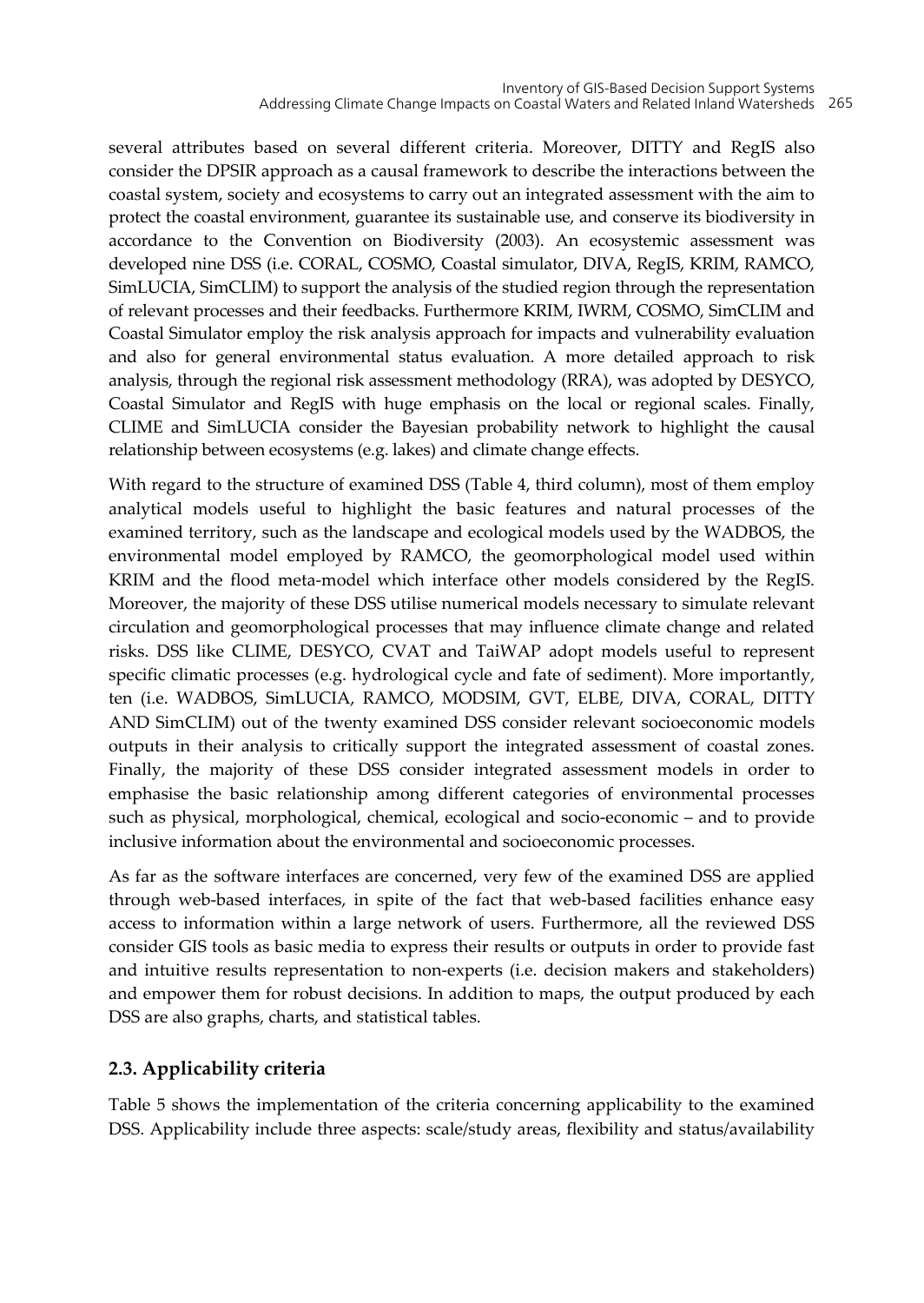(Table 2). The spatial scales considered were five: global, supranational, national, regional, and local, in order of decreasing size. The study areas are those reported in the literature cited in Table 1. The flexibility derives from the capability of a given DSS to include new modules and models in its structure, thus new input parameters, and the suitability to be used for regionally different case studies. In order to visualize the estimation of the overall flexibility of a system, highly flexible/flexible/moderately-to-no flexible were indicated as +++/++/+. Status and availability refer to different extent of development (e.g. research prototype, commercial software) and public accessibility/last updated version, respectively.

| Name          | Scale and area of application                                       | Flexibility                  | Status and availability  |
|---------------|---------------------------------------------------------------------|------------------------------|--------------------------|
|               |                                                                     |                              | last updated version     |
|               |                                                                     |                              | (year)                   |
| <b>CLIME</b>  | Supra-National, National, Local.<br>$\bullet$                       | $^{+++}$                     | Available to the public. |
|               | (Northern, western and central part of<br>٠                         | Flexible in structural       | Demo.                    |
|               | Europe).                                                            | modification and study 2010. |                          |
|               |                                                                     | area.                        |                          |
| <b>CORAL</b>  | Regional, Local.<br>$\bullet$                                       | $^{+++}$                     | Not available to the     |
|               | (Coastal areas of Curacao; Jamaica and Flexible in study area.<br>٠ |                              | public. Prototype.       |
|               | Maldives).                                                          |                              | 1995.                    |
| COSMO         | National, Local.<br>$\bullet$                                       | $^{++}$                      | Commercial               |
|               | (Coast of Netherland).<br>$\bullet$                                 | Flexible in study area.      | application.             |
|               |                                                                     |                              | 1998.                    |
| Coastal       | National, Regional, Local.<br>$\bullet$                             | $^{+}$                       | Available only to the    |
| Simulator     | (Coast of Norfolk in East Anglia, UK).<br>٠                         |                              | <b>Tyndall Research</b>  |
|               |                                                                     |                              | Centre. Prototype.       |
|               |                                                                     |                              | 2009.                    |
| <b>CVAT</b>   | Regional, Local.<br>$\bullet$                                       | $^{++}$                      | Available to public.     |
|               | (New Hanover County, North                                          | Flexible in study area.      | Prototype.               |
|               | Carolina).                                                          |                              | 2002.                    |
| <b>DESYCO</b> | Regional, Local.<br>$\bullet$                                       | $^{++}$                      | Not available to the     |
|               | (North Adriatic Sea).<br>٠                                          | Flexible in study area.      | public. Prototype.       |
|               |                                                                     |                              | 2010.                    |
| <b>DITTY</b>  | Supranational, National, Regional.<br>$\bullet$                     | $^{+++}$                     | Not available to the     |
|               | (Ria Formosa-Portugal; Mar Menor-<br>٠                              | Flexible in study area.      | public.                  |
|               | Spain; Etang de Thau-France; Sacca di                               |                              | 2006.                    |
|               | Goro-Italy, Gera-Greece).                                           |                              |                          |
| <b>DIVA</b>   | Global, National.<br>٠                                              | $^{+++}$                     | Available to the public. |
|               |                                                                     | Flexible in study area.      | 2009.                    |
| <b>ELBE</b>   | Local.<br>$\bullet$                                                 | $\overline{+}$               | Available to the public. |
|               | (Elbe river basin Germany).<br>٠                                    |                              | 2003.                    |
| <b>GVT</b>    | Regional, Local.<br>$\bullet$                                       | $^{+}$                       | Not available to the     |
|               | (Eastern Macedonia and Northern<br>$\bullet$                        |                              | public.                  |
|               | Greece).                                                            |                              | 2006.                    |
| <b>IWRM</b>   | Regional, Local.<br>$\bullet$                                       | $^{++}$                      | Not available to the     |
|               | (Halti-Beel, Bangladesh)<br>$\bullet$                               | Flexible in study area.      | public. Prototype.       |
|               |                                                                     |                              | 2009.                    |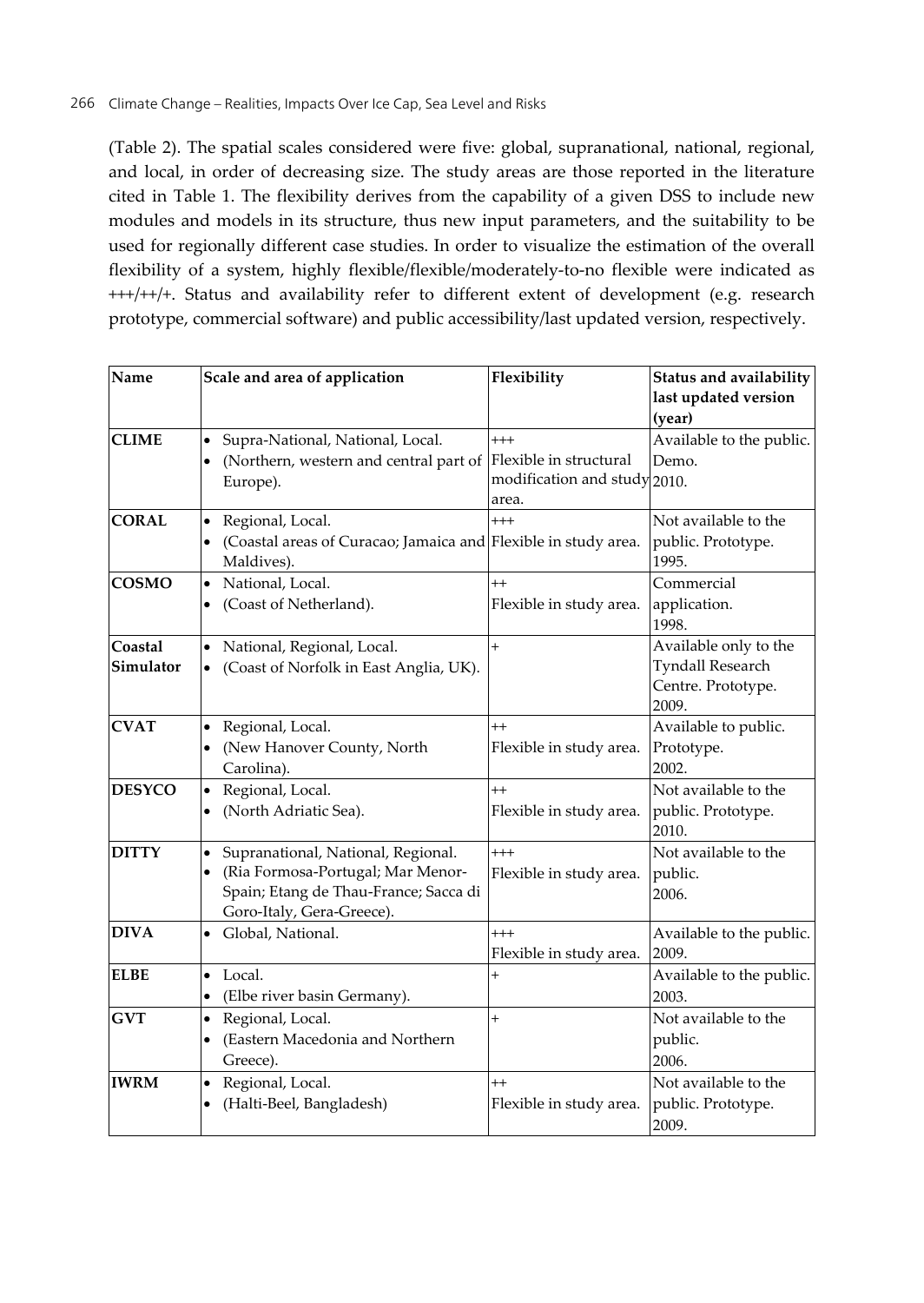Inventory of GIS-Based Decision Support Systems

Addressing Climate Change Impacts on Coastal Waters and Related Inland Watersheds 267

| Name            | Scale and area of application                                                                                                                          | Flexibility                                                                 | Status and availability<br>last updated version<br>(year)          |
|-----------------|--------------------------------------------------------------------------------------------------------------------------------------------------------|-----------------------------------------------------------------------------|--------------------------------------------------------------------|
| <b>KRIM</b>     | Regional.<br>$\bullet$<br>(German North sea Coast, Jade-Weser<br>$\bullet$<br>area in Germany).                                                        | $\ddot{}$                                                                   | Not available to the<br>public. Prototype.<br>2003.                |
| <b>MODSIM</b>   | National, Regional.<br>$\bullet$<br>(San Diego Water County, Geum river Flexible in study area.<br>٠<br>basin-Korea).                                  | $^{++}$                                                                     | Available to the public<br>online.<br>2006.                        |
| <b>RegIS</b>    | Regional, Local.<br>$\bullet$<br>(North-West, East Anglia).<br>$\bullet$                                                                               | $^{++}$<br>Flexible in study area.                                          | Available online to<br>stakeholders.<br>Prototype.<br>2008.        |
| <b>RAMCO</b>    | Regional, Local.<br>$\bullet$<br>(South-West Sulawesi coastal zone).<br>$\bullet$                                                                      | $^{++}$<br>Flexible in the used<br>dataset and concepts.                    | Not available to the<br>public. Prototype.<br>1999.                |
| <b>SimLUCIA</b> | Local<br>l.<br>(St Lucia Island, West India)<br>$\bullet$                                                                                              | $\ddot{}$                                                                   | Available online to the<br>public. Demo.<br>1996.                  |
| <b>SimCLIM</b>  | National, Regional, Local.<br>$\bullet$<br>(Rarotonga Island, Southeast<br>٠<br>Queensland).                                                           | $^{++}$<br>Flexible in structural<br>modification and study 2009.<br>area.  | Available to the public.<br>Demo.                                  |
| <b>STREAM</b>   | Regional, Local.<br>$\bullet$<br>(Ganges/Brahmaputra river basin,<br>$\bullet$<br>Rhine river basin, Yangtze river basin<br>and Amudarya river basin). | $^{+++}$<br>Flexible in structural<br>modification and study Demo.<br>area. | Available online to the<br>public.<br>1999.                        |
| <b>TaiWAP</b>   | Regional, Local.<br>$\bullet$<br>(Touchien river basin).<br>٠                                                                                          | $\ddot{}$                                                                   | Available to National<br>Taiwan University.<br>Prototype.<br>2008. |
| <b>WADBOS</b>   | Regional, Local.<br>$\bullet$<br>(Dutch Wadden sea).<br>٠                                                                                              | $\ddot{}$                                                                   | Available online to the<br>public. Demo.<br>2002.                  |

**Table 5.** List of the examined DSS according to the applicability criteria. (+++, highly flexible; ++, flexible; +: modertly to no-flexible).

As far as the scale of application is concerned, all the examined DSS, except DIVA, have been applied only at the local and regional scales because they were developed for a specific geographical context. Moreover, five out of the 20 examined DSS (i.e. CLIME, CORAL, DITTY, DIVA and STREAM) considered global, supranational, national, regional and local scales during their implementation.

Five of the reported DSS are highly flexible systems because they are used to address several impacts related to different case studies. Although DIVA can be applied to any coastal area around the world, it is sometimes not considered a highly flexible tool in terms of structural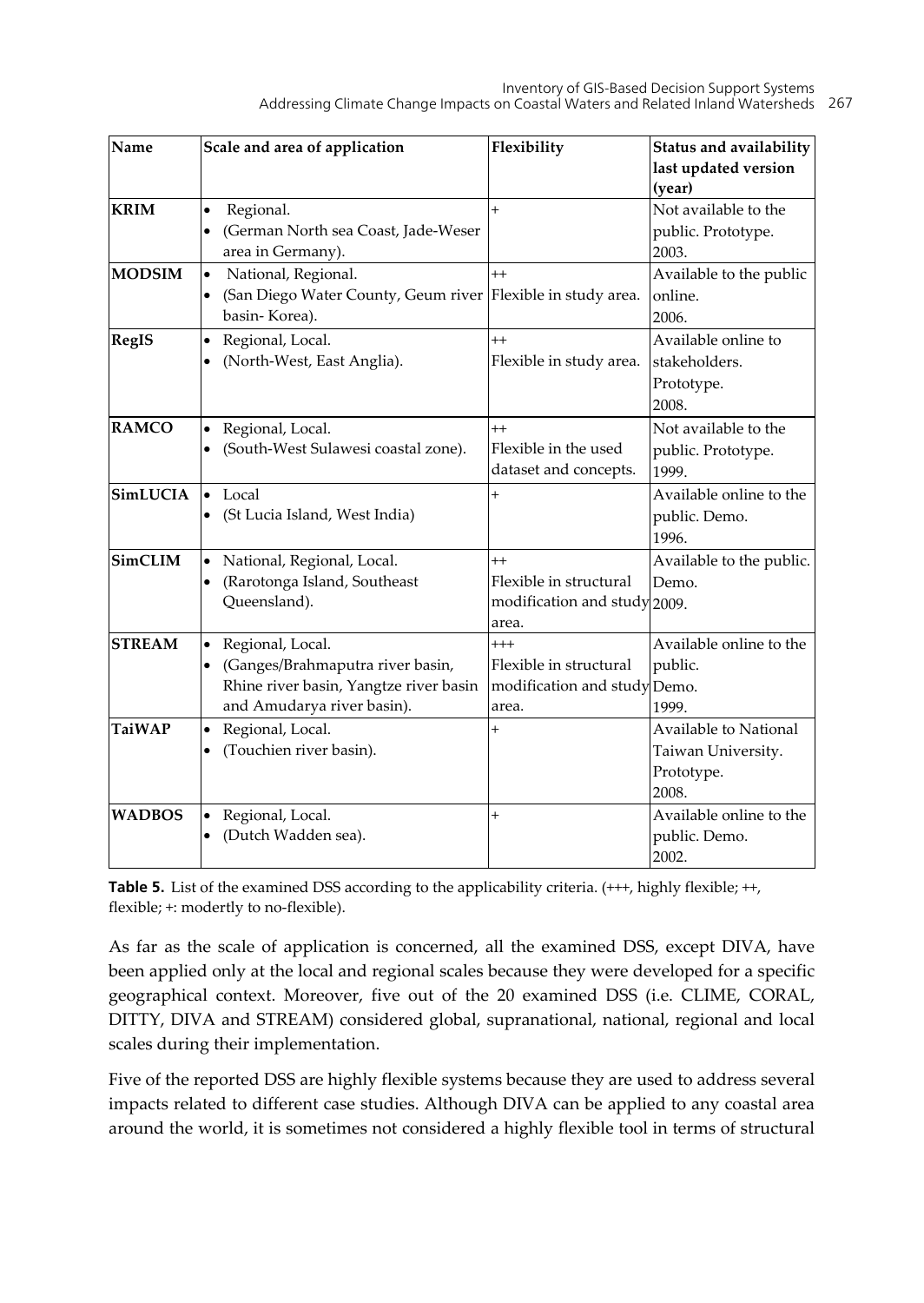modification due to its inability to change its default integrated dataset. Finally, ELBE and WADBOS are identified as moderately-to-no flexible systems because their structure and functionalities were based on the specific needs of particular river basins.

The applicability of DSS reflects their ability to be implemented in several contexts (i.e. case study areas and structural modification), for example to include new models and functionalities ensuring common approaches to decision making and the production of comparable results [42].

Finally, concerning the availability and the status of the development, Table 5 shows that nine DSS are available to the public, three are available with a restricted access (i.e. only to stakeholders or to the developers), one is a commercial software (i.e. COSMO) and seven are not available to the public. Sometimes the restriction of the access is due to the fact that results require special skill for their interpretation, so the public can use them only with the support of the developer team. Among examined DSS, only 11 were developed/updated during the last 5 years, and 4 over the previous five years (for a total of 15 during the last 10 years) with the remaining five DSS showing the last version dating back to the '90s.

The overall content of Table 5, together with the main features of each DSS reported in Tables 3 and 4, allow the reader to undertake a screening evaluation of available DSS in relation to the specific impacts from climate change to be addressed.

## **3. Conclusions**

This work should be regarded as a preliminary attempt to describe and evaluate the main features of available DSS for the assessment and management of climate change impacts on coastal area and related inland watersheds. A further and comprehensive evaluation should be based on comparative application in selected and relevant case studies, in order to evaluate the DSS technical performance, especially in relation to datasets availability, that often represents the real limiting factor. Moreover, sensitivity and uncertainty analyses will provide further evidence of the reliability of the investigated DSS.

This review highlighted the relevance of developing climate change impact assessment and management at the regional scale (i.e. subnational and local scale), according to the requirements of policy and regulatory frameworks and to the methodological and technical features of the described DSS. In fact, most of the available DSS show a regional to local applicability with a moderate to high flexibility. Indeed climate change impacts are very dependent on regional geographical features, climate and socio-economic conditions and regionally-specific information can assist coastal communities in planning adaptation measures to the effects of climate change.

Despite the current situation that shows available DSS mainly focusing on the analysis of specific individual climate change impacts and affected sectors (15 out of the 20 examined DSS), the further developments should aim at the adoption of ecosystem approaches considering the complex dynamics and interactions between coastal systems and other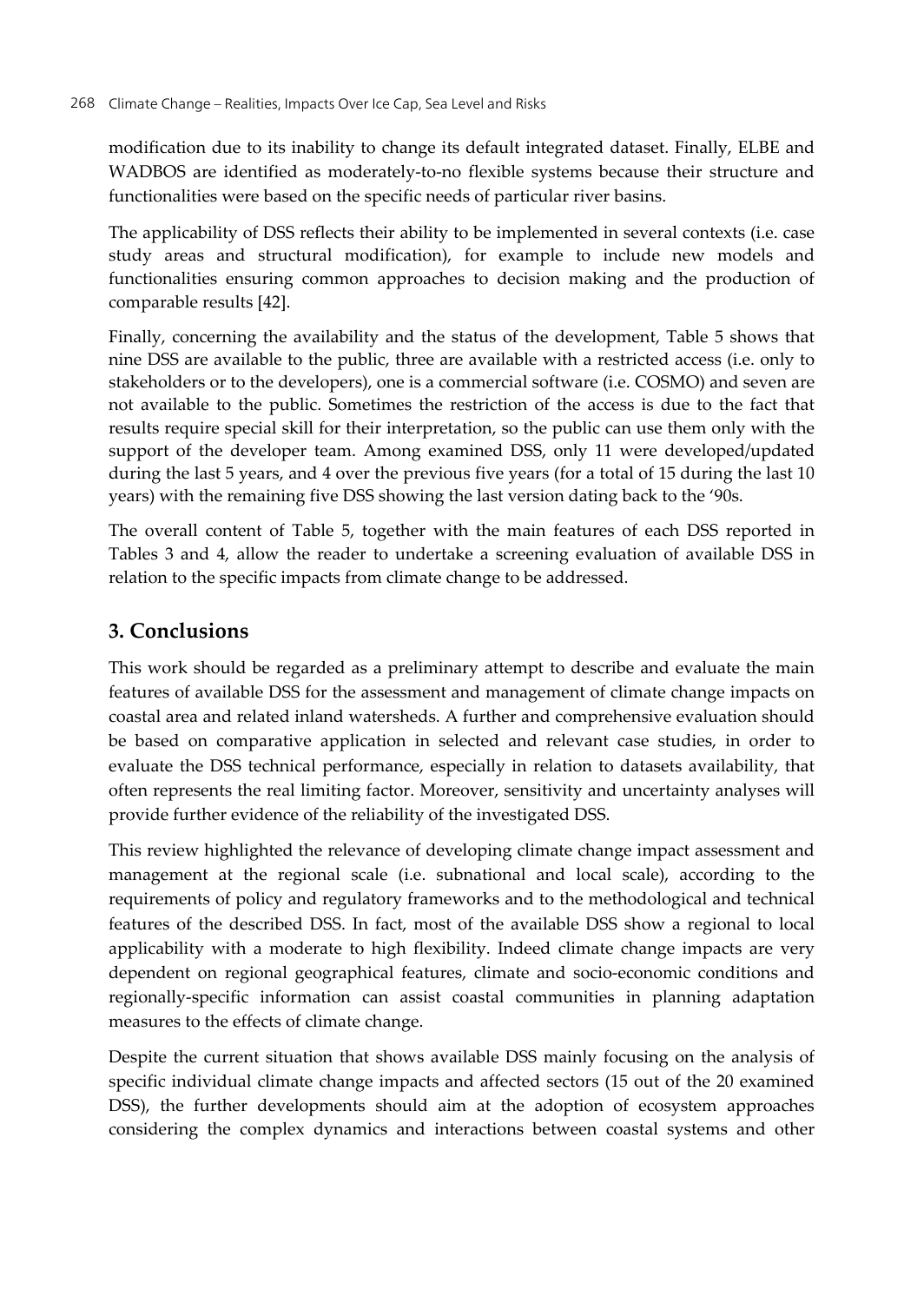systems closely related to them (e.g. coastal aquifers, surface waters, river basins, estuaries), and at the adoption of multi-risk approaches in order to consider the interaction among different climate change impacts that affect the considered region.

Finally, it is important to remark the need to involve the end users and relevant stakeholders since the initial steps of the development process of these tools, in order to satisfy their actual requirements, especially in the perspective of providing useful climate services, and to avoid the quite often and frustrating situation where time and resource demanding DSS are not used beyond scientific testing exercises.

# **Author details**

F. Iyalomhe and V. Gallina *University Ca' Foscari Venice, Department of Environmental Sciences, Informatics and Statistics, Venezia, Italy* 

J. Rizzi, A. Critto and A. Marcomini \* *University Ca' Foscari Venice, Department of Environmental Sciences, Informatics and Statistics, Venezia, Italy Euro Mediterranean Centre for Climate Change, CMCC, Lecce, Italy* 

S. Torresan *Euro Mediterranean Centre for Climate Change, CMCC, Lecce, Italy* 

# **Acknowledgement**

The authors gratefully acknowledge the Euro-Mediterranean Centre for Climate Change (CMCC; Lecce, Italy), GEMINA project and the European Community's Seventh Framework Programme, Marie Curie action, Project EPSEI (under the grant agreement no.269327), for financial support.

## **4. References**

- [1] Janssen, R. (1992). Multiobjective decision support for environmental management. Kluwer Academic. (Dordrecht) Boston.
- [2] Torresan, S., Zabeo, A., Rizzi, J., Critto, A., Pizzol, L., Giove, S. and Marcomini, A. (2010). Risks assessment and decision support tools for the integrated evaluation of climate change impacts on coastal zones. International Congress on Environmental Modelling and Software Modelling for Environmental Sake, Fifth Biennial Meeting, Ottawa, Canada.
- [3] Matthies, M., Giupponi, C. and Ostendorf, B. (2007). Environmental Decision Support Systems; Current Issues, Methods and tools Environ model soft 22(2):123-28.

j

<sup>\*</sup> Corresponding Author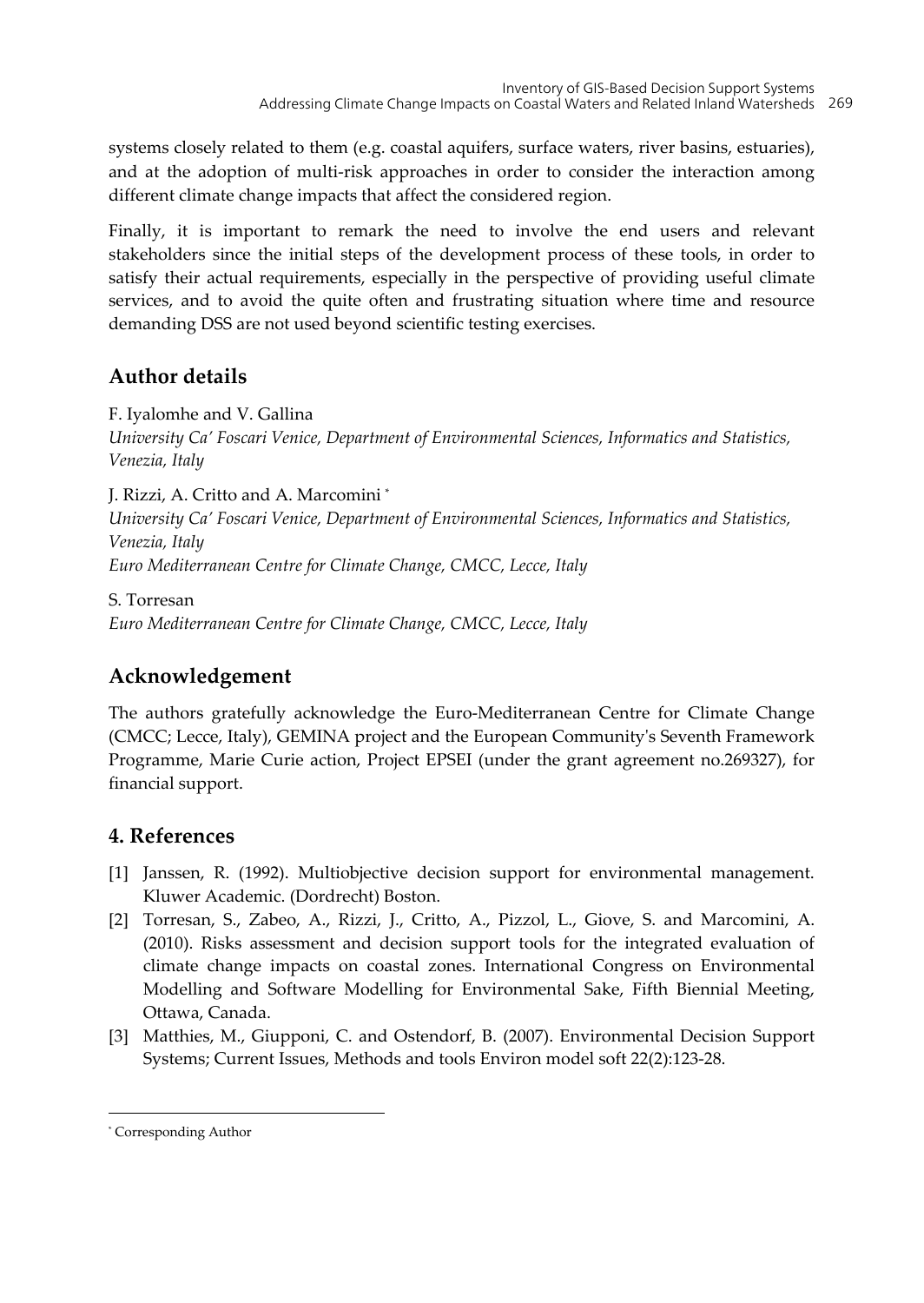- 270 Climate Change Realities, Impacts Over Ice Cap, Sea Level and Risks
	- [4] Uran, O. & Janssen, R. (2003). Why spatial decision support systems not used? Some experiences from the Netherlands. Comput environ urban, 27(5):511–526.
	- [5] Poch, M., Comas, J., Rodriguez-Roda, I., Sachez-Marrie, M. and Cortes, U. (2004). Designing and building real environmental decision support systems. Environ modell soft 19:857-873.
	- [6] Fabbri, K.P., (1998). A methodology for supporting decision making in integrated coastal zone management. Ocean cost manage, 39(1-2), pp.51–62.
	- [7] Environmental Systems Research Institute ESRI, (1992). Arc Version 6.1.2, Redlands, California, USA.
	- [8] Nobre, A.M. & Ferreira, J.G. (2009). Integration of ecosystem-based tools to support coastal zone management. J costal res, 1676-1670.
	- [9] Matthies, M., Giupponi, C., Ostendorf, B. (2007). Environmental Decision Support Systems; Current Issues, Methods and tools. Environ modell soft 22(2):123-28.
	- [10] IPCC, Climate Change (2007): Impacts, Adaptation and Vulnerability, Summary for Policymakers, Contribution of Working Group II to the Fourth Assessment Report of the Intergovernmental Panel on Climate Change, Geneva, 2007.
	- [11] Nakicenovic, N., Alcamo, J., Davis, G., de Varies, B., Fenhann, J., Gaffin, S., Gregory, K., Grubler, A., Jung, T.Y. and Kram, T. (2000). Special report on emissions scenarios: a special report of Working Group III of the Intergovernmental Panel on Climate Change, Pacific Northwest National Laboratory, Richland, WA (US), Environmental Molecular Sciences Laboratory (US).
	- [12] Nicholls, R.J., Cazenave, A., (2010). Sea-level rise and its impact on coastal zones. Science, 328(5985):1517-1520.
	- [13] Jiang L., Hardee K.., (2010). How do Recent Population Trends Matter to Climate Change? Popul re policy rev, 30(2):287-312
	- [14] EC, COM(2007) 354, 29.06.2007. Green Paper Adapting to climate change in Europe options for EU action, Brussels.
	- [15] EC, COM(2009) 147, 01.04.2009. White Paper Adapting to climate change: Towards a European framework for action, Brussels.
	- [16] EC (2000) Directive 2000/60/EC ''Directive 2000/60/EC of the European Parliament and of the Council Establishing a Framework for the Community Action in the Field of Water Policy'' Official Journal (OJ L 327) on 22 December 2000.
	- [17] EC (2002) Recommendation the European Parliament and of the Council of 30 May 2002 Concerning the Implementation of Integrated Coastal Zone Management in Europe, 2002/413/EC.
	- [18] EC (2003) Common Implementation Strategy for the Water Framework Directive (2000/60/CE). Guidance Document n. 11. Planning process. Office for Official Publications of the European Communities, Luxembourg.
	- [19] Thumerer, T., A. P. Jones, and D. Brown. (2000) "A GIS Based Coastal Management System for Climate Change Associated Flood Risk Assessment on the East Coast of England." Int j geogr inf sci 14(3):265–281.
	- [20] Flax, L.K., Jackson, R.W. & Stein, D.N. (2002). Community vulnerability assessment tool methodology. Natural Hazards Review, 3:163.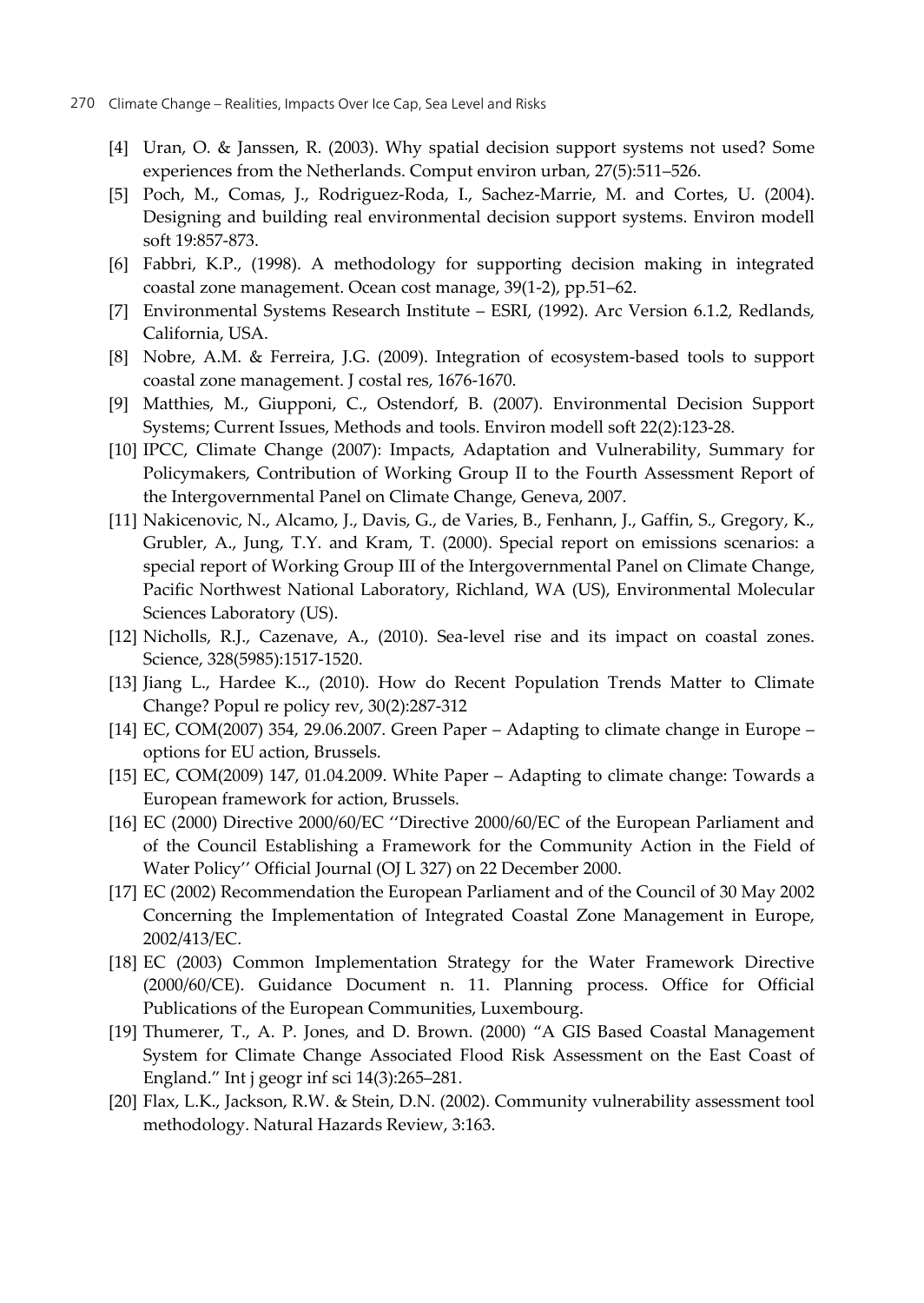- [21] Zaman, A. M., S. M. M. Rahman, and M. R. Khan. "Development of a DSS for Integrated Water Resources Management in Bangladesh" (2009), 18th World IMACS / MODSIM Congress, Cairns, Australia 13-17 July.
- [22] Jolma, A., Kokkonen, T., Koivusalo, H., Laine, H., Tiits, K. (2010). Developing a Decision Support System for assessing the impact of climate change on lakes. The Impact of Climate Change on European Lakes, 411–435.
- [23] Westmacott, S. (2001). Developing Decision Support Systems for Integrated Coastal Management in the Tropics: Is the ICM Decision-Making Environment Too Complex for the Development of a Useable and Useful DSS? J environ manage, 62(1): 55-74.
- [24] Feenstra, J.F., Programme, U.N.E. & Milieuvraagst, V. (1998). Handbook on methods for climate change impact assessment and adaptation strategies, United Nations Environment Programme.
- [25] Nicholls, R., Mokrech, M. & Hanson, S. (2009). An integrated coastal simulator for assessing the impacts of climate change. In IOP Conference Series: Earth and Environmental Science. 6 092020.
- [26] Agnetis A., Basosi R., Caballero K., Casini M., Chesi G., Ciaschetti G., Detti P., Federici M., Focardi S., Franchi E., Garulli A., Mocenni C., Paoletti S., Pranzo M., Tiribocchi A., Torsello L., Vercelli A., Verdesca D., VicinoA. (2006). Development of a Decision Support System for the management of Southern European lagoons. Centre for Complex Systems Studies University of Siena, Siena, Italy. Technical Report TR2006-1.
- [27] Hinkel, J. & Klein, R.J.T. (2009). Integrating knowledge to assess coastal vulnerability to sea-level rise: The development of the DIVA tool. Global environ chang, 19(3):384–395.
- [28] BfG, (2003). Plot phase for the design and development of a decision support system (DSS) for river basin management with the example of the Elbe (Interim Report 2002- 2003 (in German). Bundesanstalt fur Gewässer-kunde (German Federal Institute of Hydrology), Koblenz. Germany.
- [29] Gemitzi, A. et al., 2006. Assessment of groundwater vulnerability to pollution: a combination of GIS, fuzzy logic and decision making techniques. Environ geol, 49(5):653–673.
- [30] Schirmer, M., B. Schuchardt, B. Hahn, S. Bakkenist & D. Kraft (2003): KRIM: Climate change risk construct and coastal defence. DEKLM German climate research programme. Proceedings, 269-273
- [31] Salewicz, K. A. and M, Nakayama. (2004): Development of a web-based decision support system (DSS) for managing large international rivers. Global environ chang, 14:25-37
- [32] Labadie, J.W. (2006). MODSIM: decision support system for integrated river basin management. Summit on Environmental Modeling and Software, the International Environmental Modeling and Software Society, Burlington, VT USA.
- [33] Holman, I.P., Rounsevell, M.D.A., Berry, P.M., Nicholls, R.J. (2008). Development and application of participatory integrated assessment software to support local/regional impacts and adaptation assessment. Journal of Earth and Environmental Science. DOI: 10. 1007/s 10584-008-9452-7.